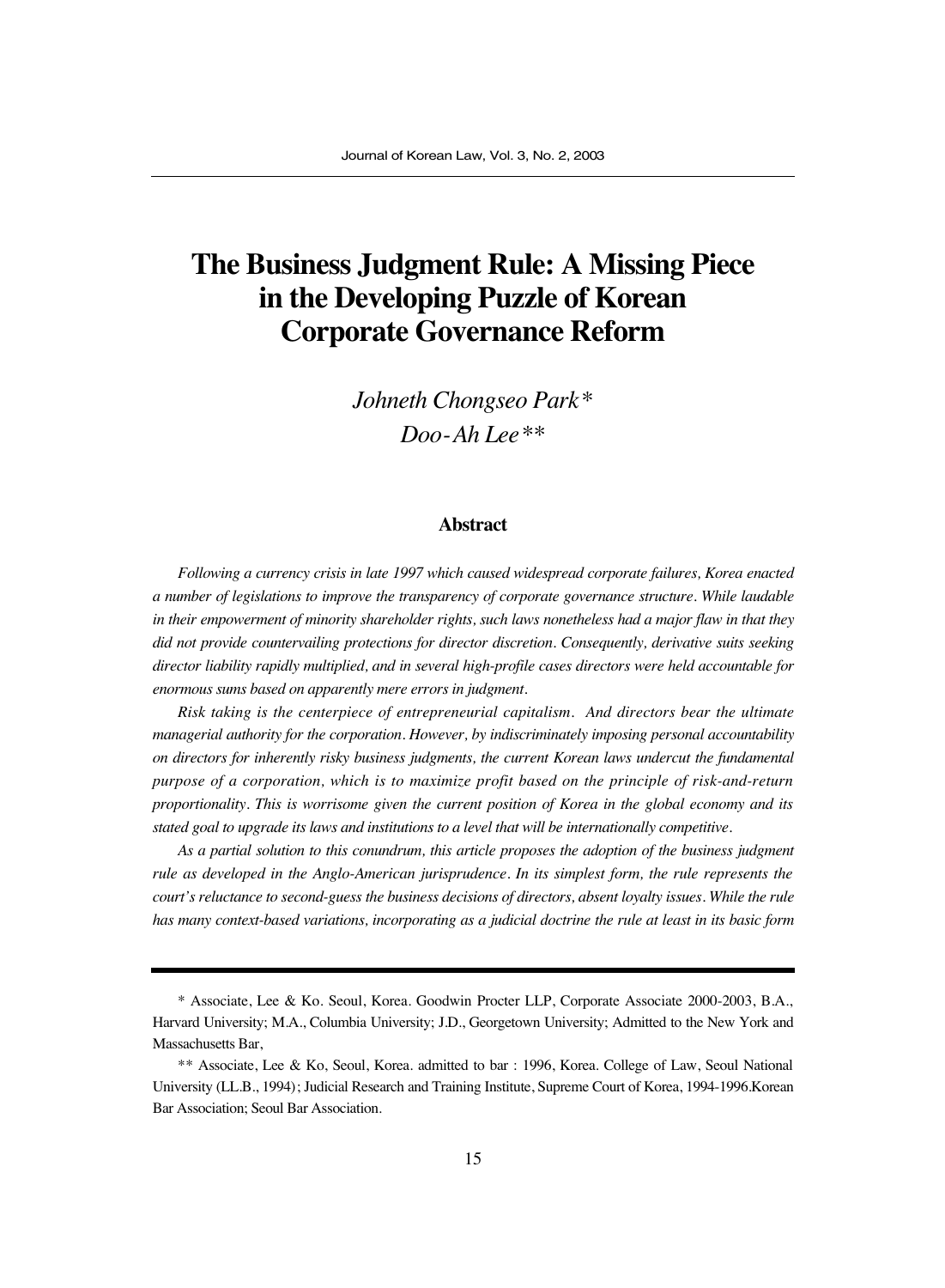*would be a valuable starting point for redirecting Korean corporate laws in the right direction.*

*Incorporating the specific mechanics of the rule, such as the presumption-based shifting of the evidentiary burden and gradated standards of liability, requires an approach tailored to Korea's legal structure and traditions concerning director duties and liabilities. However, Korean judges have a wide discretion in statutory interpreation and should be able find innovative ways to bring the Korean corporate jurisprudence in substantial convergence with international norms.*

*For example, Articles 383-3 and 399 of the Commercial Code can be read to hold directors liable only in the case of an abuse of discretion or a grossly negligent performance of their duties. The court can also require that the plaintiff in a director liability suit to overcome the presumption of due care as well as establish the foreseeability of harm under Articles 390 and 393 of the Civil Code. These may not be complete solutions. However, given the current anti-business sentiment among the public and the consequent unlikelihood of a major statutory overhaul any time soon, such judicial approach probably would be the most practicable solution.* 

*In sum, incorporating the business judgment rule into the current Korean corporate jurisprudence is both desirable and doable as a matter of both law and policy.*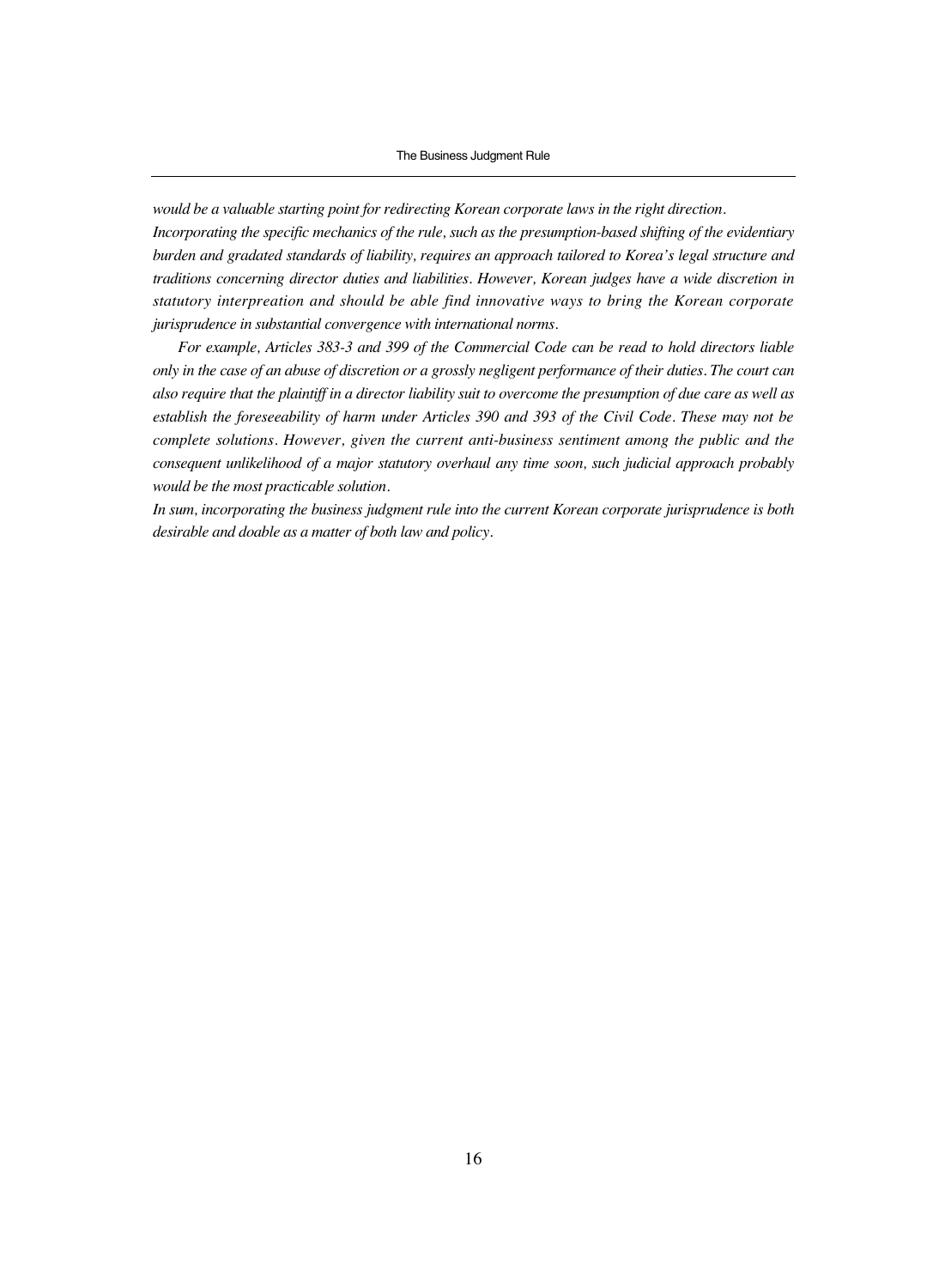#### **I. Introduction**

The batch of corporate governance legislations Korea adopted in response to the financial crisis in 1997 presents an interesting case study of a reform gone awry. They, like most other reforms, started with the best of intentions, namely, that of reinforcing institutional checks against management excess, widely perceived to be the main culprit for the unduly high debt ratio among Korean corporations and the subsequent contagion of corporate failures following the currency crisis. As a result, a host of checks-and-balances mechanisms were introduced, most notably an eased standing requirement for bringing a shareholder derivative action and the mandatory inclusion of outside directors in publicly listed corporations.

To the extent that such measures were intended as a way to raise the standard of Korean corporate governance to an "internationally competitive" level, as was the stated legislative objective, they were steps in the right direction. But a few critical elements went missing, perhaps due to fact that the measures were enacted in an overzealous drive to appease the investors and the general public in uproar as to the sorry condition of the management process in Korean corporations. Most importantly, the measures failed to include any mechanism to indemnify or otherwise protect the outside directors from frivolous lawsuits made possible by the very same reform package that called for the institution of outside directors.

Such oversight carries enormous practical implications. First of all, the number of derivative suits has rapidly multiplied following the enactment of the reform measures, with some judgments against the directors reaching astronomical heights in the monetary damages ordered. The situation is most likely to worsen with the ongoing infusion of a great deal more lawyers into Korean society and the introduction of class action systems. What this means is that Korean companies will be deprived of honest and competent directors precisely at a time when they are most needed. As it faces a set of ever tighter competitive pressures in the form of the international "scissor" effect, Korea needs all the help it can get, including aggressive managers who are willing to take risks in search of the optimal return. But the looming presence of litigation, coupled with the lack of any clear judicial standards to guide director behavior, threatens to create just the opposite effect.

Legal reform is a tricky business, especially when carried out in haste. And as it stands, the state of Korean corporate governance laws is like that of a half-formed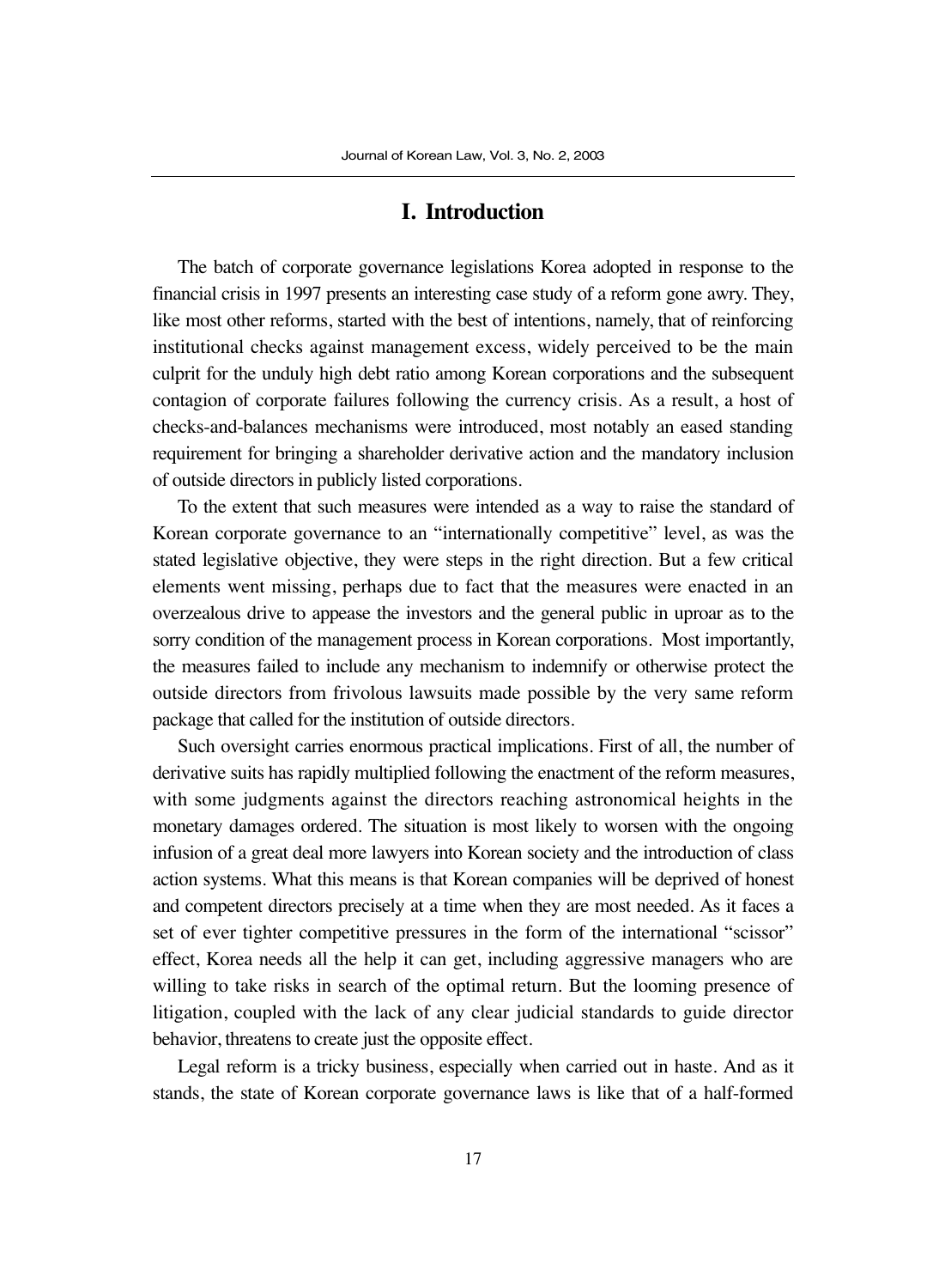wing that does not quite fly and, by unnecessarily stifling the entrepreneurial spirit, even threatens to kill the goose that lays the golden egg. Korea therefore critically needs a countervailing set of director-friendly measures to restore the balance of corporate governance rules, or at least to prevent the well-meaning and hard-working directors from being unduly and indiscriminately punished along with the few bad apples.

One such measure this paper examines is the feasibility of adopting the business judgment rule as practiced in the Anglo-American jurisprudence. Of course, there are many other candidates for analysis. For instance, director indemnification statutes and the D&O insurance are also measures commonly used in other countries to protect the corporate directors.

However, the business judgment rule is the most interesting of the bunch. First, its nature as primarily a judicial doctrine poses an analytical challenge in that the likelihood of success for its incorporation depends largely on the "embeddedness" question of Korea's statutory framework governing director duties and liabilities. In other words, a feasibility study must be first conducted to see whether and to what extent the business judgment rule will work within the constraints of existing Korean laws. This problem, as we shall see, becomes especially complicated given the structural differences between the Korean legal system, which is based on civil law traditions, and the Anglo-American common law, upon which the business judgment rule is premised. That some Korean judges are already experimenting with the notion of the business judgment rule makes a comprehensive analysis of its applicability that much more urgent.

This paper is structured along the following questions: (i) why Korea should adopt the business judgment rule; (ii) what are the statutory constraints on its formal adoption; (iii) to what extent has the rule been incorporated into Korean jurisprudence; and (iv) what further needs to be done. Accordingly, Part I of this essay outlines the uneven development of recent Korean laws on corporate governance and the reasons why director-protective mechanisms are necessary. Part II discusses the business judgment rule itself in terms of its content and rationales as commonly understood in the Anglo-American jurisprudence. Part III analyzes the embedded Korean statutory framework governing director duties and liabilities, with a particular view to the possible forms of resistance it may pose to the systematic adoption of the business judgment rule. Part IV examines the extent to which the business judgment rule has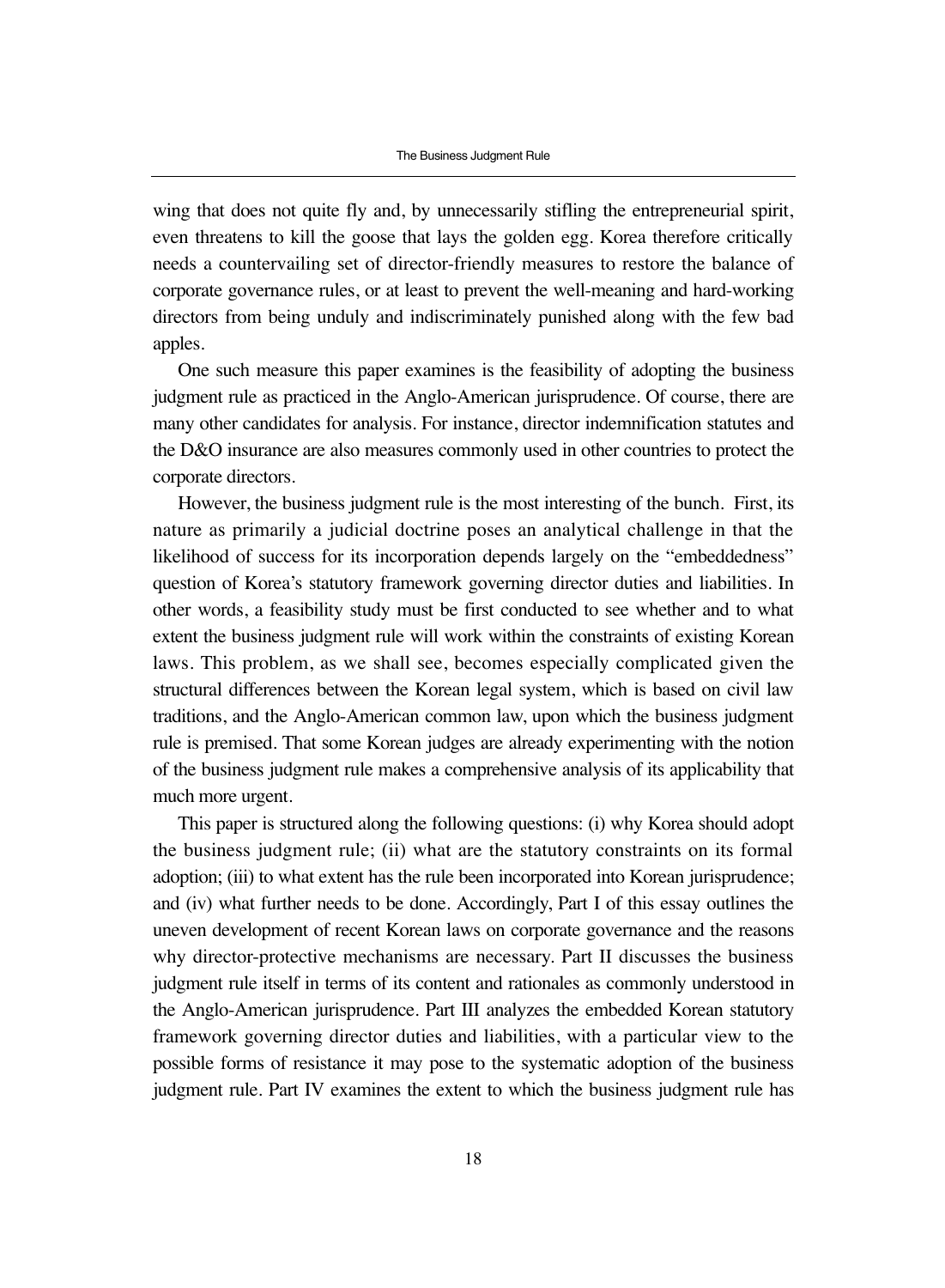already been incorporated into Korean jurisprudence. Part V explores the ways in which the judges may take a more active and innovative role in turning the rule into that of greater general applicability as well as a useful norm that can serve as a practical guideline for director activities.

# **II. The Conundrum: Recent Korean Corporate Governance Laws**

### *A. The Catalyst*

As many commentators have noted, the watershed event for Korea's recent drive for corporate reform was the Asian financial crisis, which overtook the Korean economy in the late 1997.<sup>1)</sup> Just as external shocks often provide the much-needed critical impetus to institutional reform, this crisis--commonly known as the IMF crisis for the role the International Monetary Fund played in imposing macroeconomic and structural adjustments on the Korean economy--was particularly noteworthy for its humbling effect on the proud nation long accustomed to double-digit annual growths and being touted as one of the most spectacular economic success stories of the postwar era.

Self-doubt crept into the national psyche, and with the ensuing contagion of corporate failures and the swift speed with which it was spreading, the public demanded to know what was going on and began to ask serious questions about the fundamental soundness of the way in which corporate management was being handled at Korea's leading companies.

It was not that similar questions had not been raised before. Amid academic circles and left-wing political movements, there had been long and intense debates about the *chaebol* question, as Korea's family-owned leading businesses that operate in the form of conglomerates are known.2) However, such debates tended to center around the

<sup>1)</sup> *See, e.g*., Bernard Black et al., "Corporate Governance in Korea at the Millenium", 26 *J. CORP. L*. 546, 553- 555 (2001); Joongi Kim, "Recent Amendments to the Korean Commercial Code and Their Effects on International Competition", 21 *U. PA. J. INT'L ECON. L*. 273, 273-277 (2000); Hwa-Jin Kim, "Living with the IMF: A New Approach to Corporate Governance and Regulation of Financial Institutions in Korea", 17 *BERKELEY J. INT'L L*. 61, 68- 81 (1999).

<sup>2)</sup> *See* Hwa-Jin Kim, *supra* note 1, at 63-65.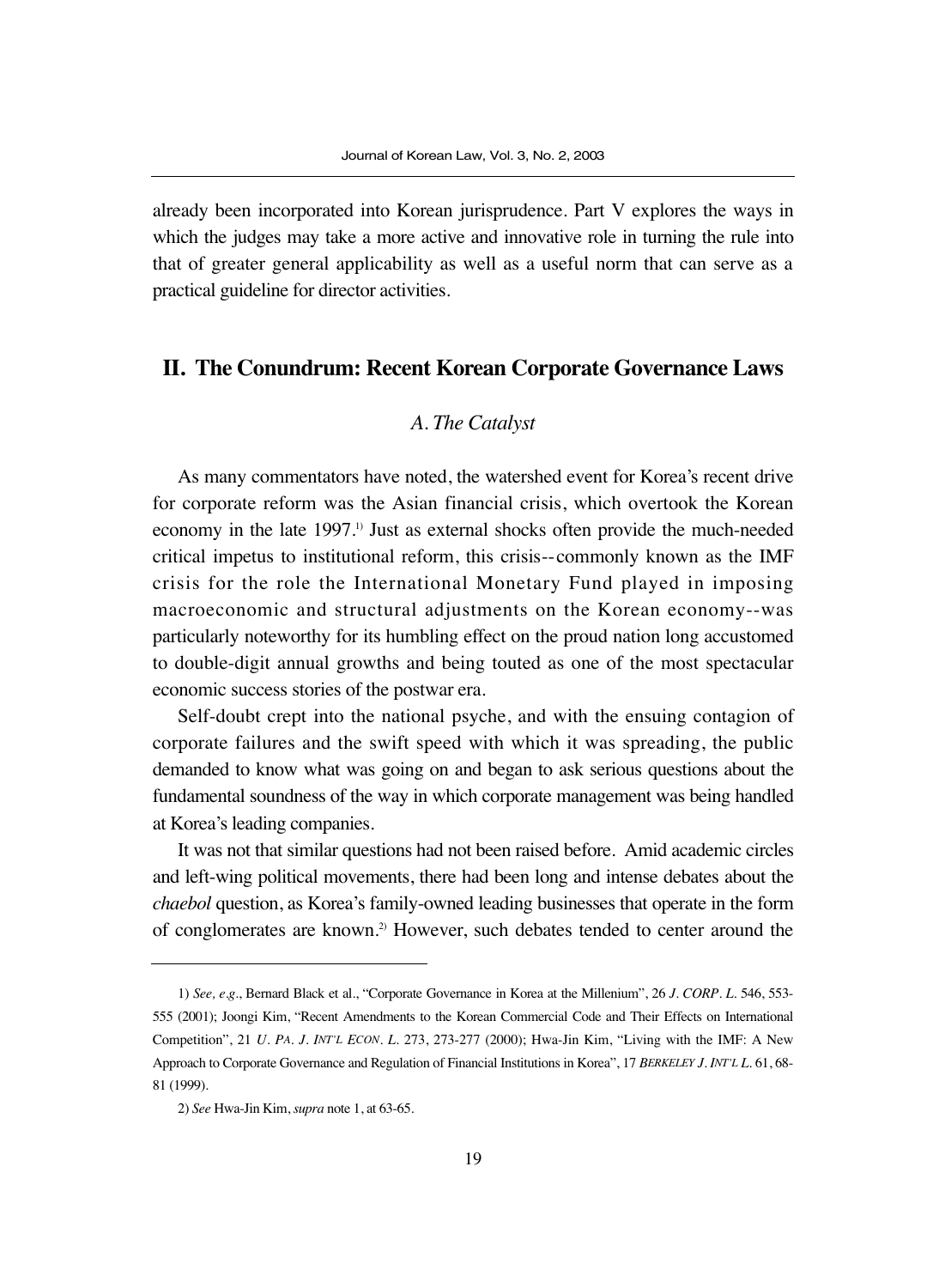distributive effects related to wealth concentration in the hands of the few, not necessarily on the transparency and efficiency of corporate governance *per se*. Yet, such bent had its own justifications in the sense that, after all, it is difficult to argue with success. Most of the Korean *chaebols* began from a humble origin, one of the most notable being the Daewoo Group, which was started by a recent college graduate taking over a sweat shop with a handful of sewing machines but in the short span of two decades transformed itself into the nation's third largest business and a major exporter of ships and automobiles, among others. To most Koreans, therefore, the *chaebols* were the engines of growth, if at worst a necessary evil. But when groups such as Daewoo went bust as a result of the IMF crisis, people began to demand not only explanations, but also radical reform.

Adding fuel to the shock was the outrage factor induced by a number of corporate bribery scandals. One of the most damning was the Hanbo scandal, which involved the son of Korea's then president as the master engineer of hundreds of million dollars worth of political slush funds built upon crates of cash delivered under the table from the country's leading businessmen, including Hanbo's chairman.<sup>3)</sup> That scandal brought to light a dark pattern of doing business in Korea, which would be confirmed scandal after scandal. That is, the company's top management would bribe public officials who wielded control over the largely government-owned banks so as to gain favorable loans, the public officials would funnel part of that money to politicians (who control their jobs) for the latter's election chests, and if the loans later turned problematic, more loans would be simply granted in what was essentially a taxpayerfunded bailout. But in the case of Hanbo, due to the balance-of-payment deficit induced by the currency crisis, bank cash reserves had simply dried up to keep the troubled company afloat.

The public, for obvious reasons, was not happy with the misuse of the corporate funds. There were ample media stories about such funds being used to support the apparently lavish lifestyles of the *chaebol* families, to speculate on non-businessrelated real estate or to finance an irresponsible "octopus-like" acquisition binge. That the corporate scandals came in the midst of a national campaign to fight the currency crisis by collecting gold from individuals did not help. Members of the public, some of

<sup>3)</sup> *See Joongang Monthly*, January 1, 1998, at 56.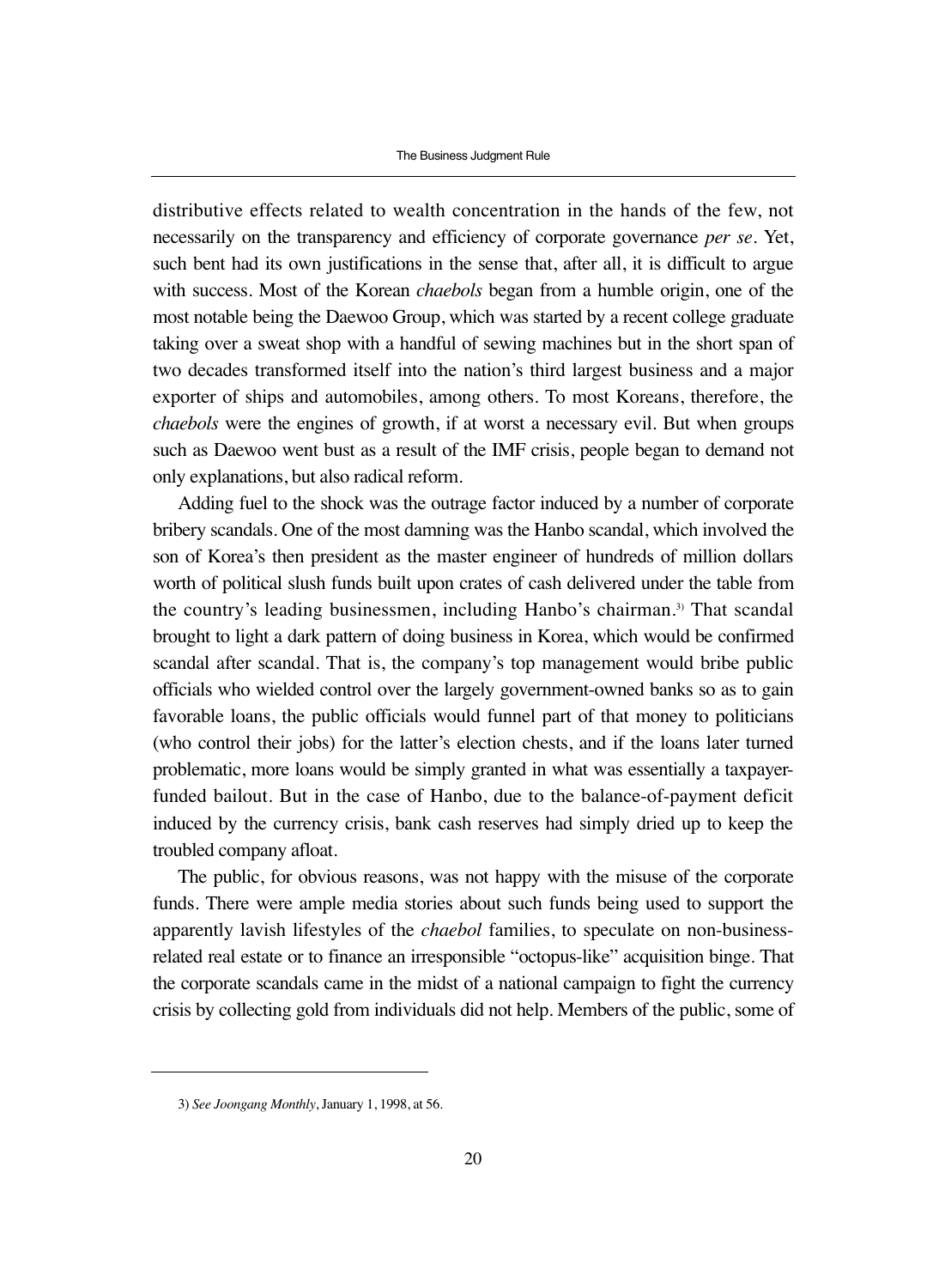whom went so far as to donate wedding rings for the national campaign, were justifiably incensed and demanded accountability for such egregious mismanagement. This time, the manager-owner heads of the *chaebols* were the villains, no longer the mythologized heroes in the lore of Korean industrialization. The foregoing mark the psychological backbone of the corporate reform measures introduced in response to the IMF crisis.

But for the persistent and increasingly pervasive influence of foreign institutions, however, even the aforementioned scandals might have ended up as one-time happenings, as was often the case in the past, with a head roll and jail time for the few who were unfortunate enough to get caught. The foreigners, however, were a different breed, accustomed to a different set of norms and expectations. They also had significant bargaining power. The foreign lenders and credit rating agencies, which held the lifeline to Korea's much needed foreign reserves, were demanding more transparent accounting practices, including consolidated financial statements, more periodic reporting and stricter restrictions on inter-affiliate fund transfers and guarantees. In addition, the foreign institutional equity investors, which had acquired substantial equity holdings in Korean companies on the cheap thanks to the crisis and were practically moving the Korean bourse but wary of protecting their investments in the highly volatile market, were also equally adamant in demanding an institutional means to monitor the management and hold it accountable.

Strapped for foreign capital, eager to restore international investor confidence and, most importantly, desperate to appease the enraged voters at home, the Korean legislature acted quickly to enact a number of measures in a demonstration of its seriousness about corporate reform. But as we shall see, while laudable in intent, such measures had an uneven and limited focus, leading to a flood of derivative suits in which the directors, despite the best of their intentions, become too easy a target, often at enormous and unjustifiable personal costs.

<sup>4)</sup> *See, e.g*., Black, *supra* note 1.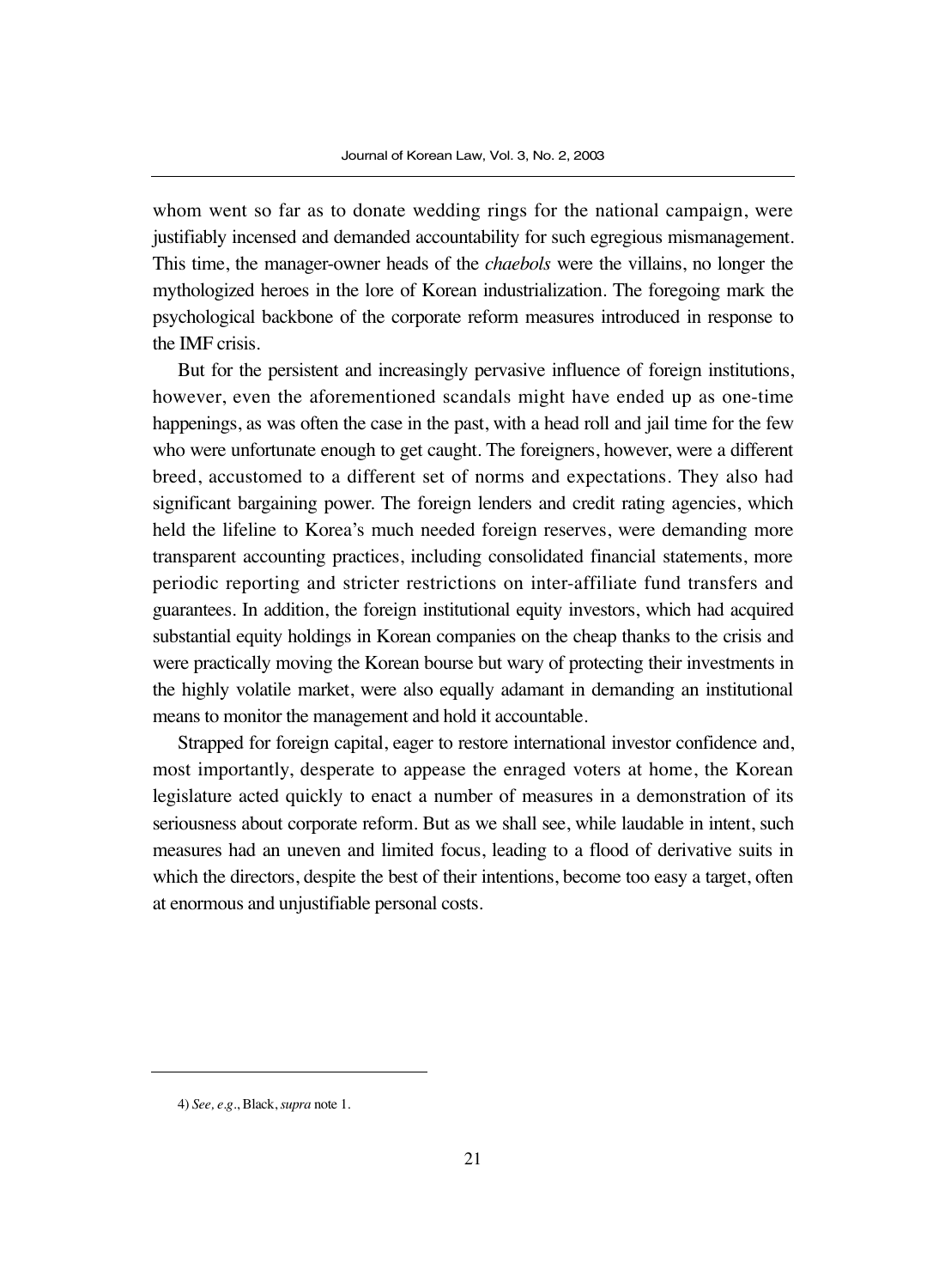#### *B. The Legislative Response*

The litany of Korean corporate reform measures enacted following the IMF crisis is well summarized elsewhere<sup>4</sup>, and does not require a repeat in entirety. This article will discuss only those measures that relate directly to corporate governance, especially the rights of shareholders relative to the directors.<sup>5)</sup> Such measures include:

- For all companies listed on the Korea Stock Exchange, at least onefourth of the members of the board of directors were required to be independent, outside directors. This percentage was raised to at least one-half for the largest listed companies (with assets KRW 2 trillion or more).<sup>6)</sup>
- The minimum shareholding level required to assert shareholder rights was reduced for (i) demanding removal of directors and auditors for malfeasance, statutory or charter violations, or gross negligence in the performance of duties,<sup> $\tau$ </sup> (ii) seeking an injunctive relief against a director who violates the statute or charter, $\frac{8}{3}$  (iii) initiating a derivative lawsuit, (iv) convening a general shareholder meeting,<sup>9)</sup> (v) inspecting the company's books and records, $^{10}$  (vi) petitioning the courts to appoint and inspect the company's actions<sup>11)</sup> and (vii) demanding the removal of a liquidator.<sup>12)</sup>
- Shareholders may propose matters for consideration at a general shareholder meeting.<sup>13)</sup>

<sup>5)</sup> Other sets of measures which may have equally important, if not greater, practical consequences relate to accounting standards, reporting requirements, takeover restrictions, board and shareholder meeting procedures, audit and nomination committees and statutory auditors. See Black, *supra* note 1, at 554-557.

<sup>6)</sup> *See* Republic of Korea, Securities and Exchange Act, art. 191(16) and the Presidential Decree thereunder, Article 84-23(1).

<sup>7)</sup> *See* Republic of Korea, Commercial Code, arts. 385(2) and 415.

<sup>8)</sup> *See* Republic of Korea, Commercial Code, art. 402.

<sup>9)</sup> *See* Republic of Korea, Commercial Code, art. 403.

<sup>10)</sup> *See* Republic of Korea, Commercial Code, art. 366.

<sup>11)</sup> *See* Republic of Korea, Commercial Code, art. 467.

<sup>12)</sup> *See* Republic of Korea, Commercial Code, art. 539(2).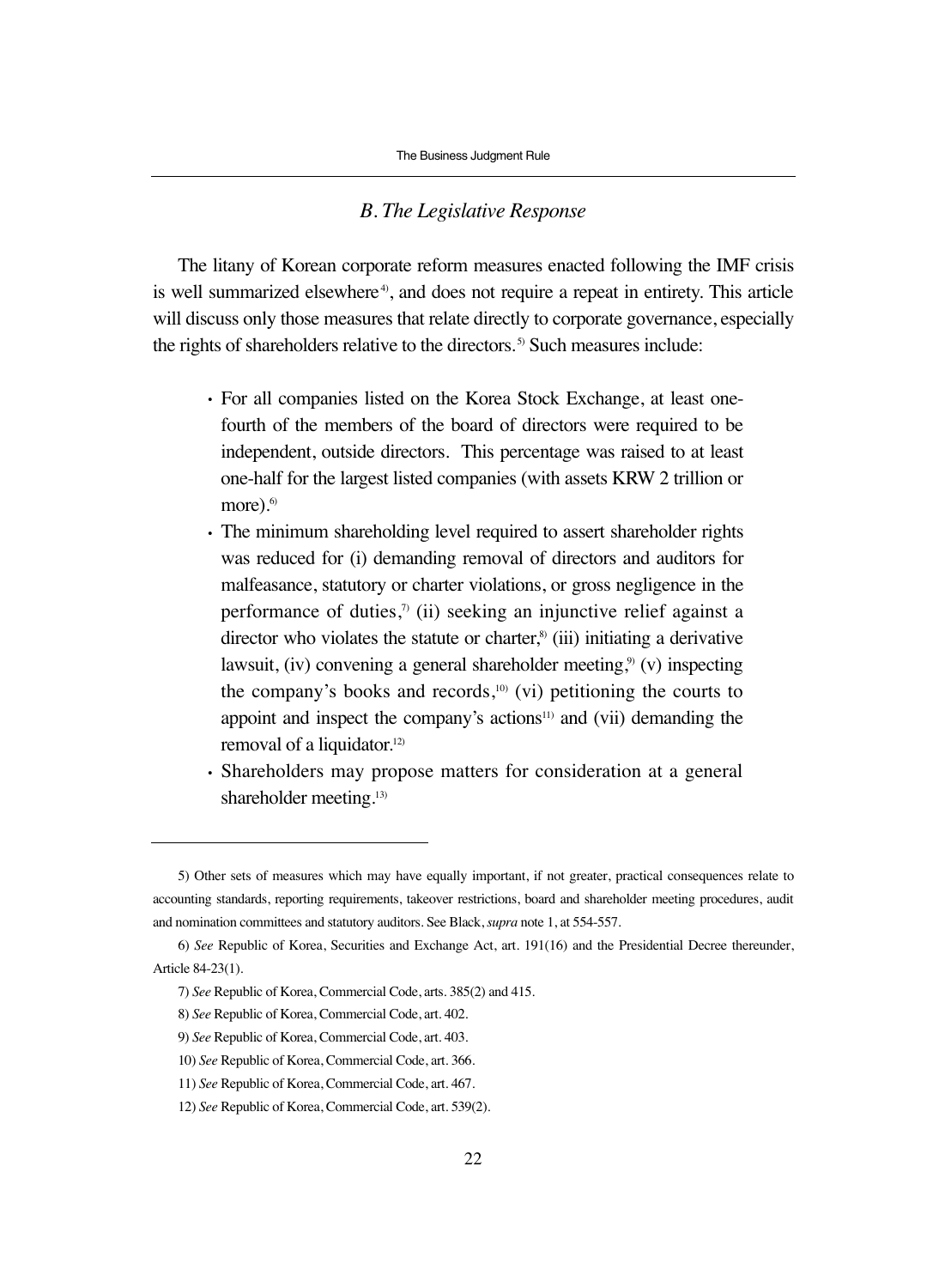- Shareholders may demand cumulative voting in the election of directors, unless otherwise provided in the company's charter.<sup>14)</sup>
- Shareholders may vote in writing at a general shareholder meeting without attending the meeting in person or by proxy.<sup>15)</sup>
- A fiduciary duty was explicitly added, requiring directors to "perform their duties diligently in the interest of the company in accordance with the statutes and the company's charter."16)
- Unofficial control persons who instruct directors on the conduct of the company's business or conduct such business in the name of a director or using a senior executive title are subject to the same duties and liabilities as directors.<sup>17)</sup>
- The meeting of the board of directors may be conducted by video conferencing.<sup>18)</sup>

Thus for the most part, the foregoing measures have had the effect of strengthening shareholder rights while adding burdens for the directors. To the extent that Korean shareholders now have what would be considered as basic shareholder rights in the U.S. corporations, it is certainly a commendable development. But now that the lowered standing requirement has opened the floodgate of derivative suits, where does that leave the directors? Given the large room of ambiguity of the current Korean law on director duties and liabilities and the ways in which such ambiguity has been manipulated in the past against the corporate directors to a punitive effect, one is left wondering why commensurate protections for the directors have not been introduced.

One thing is clear, though. While derivative suits seeking director liability have multiplied in recent years thanks to the foregoing so-called reforms, directors stand more vulnerable than ever to frivolous claims of misconduct since the current system of Korean corporate law has no explicit mechanism for distinguishing the good

<sup>13)</sup> *See* Republic of Korea, Commercial Code, art. 363-2.

<sup>14)</sup> *See* Republic of Korea, Commercial Code, art. 382-2.

<sup>15)</sup> *See* Republic of Korea, Commercial Code, art. 368-3.

<sup>16)</sup> *See* Republic of Korea, Commercial Code, art. 382-3.

<sup>17)</sup> *See* Republic of Korea, Commercial Code, art. 401-2.

<sup>18)</sup> *See* Republic of Korea, Commercial Code, art. 391(2).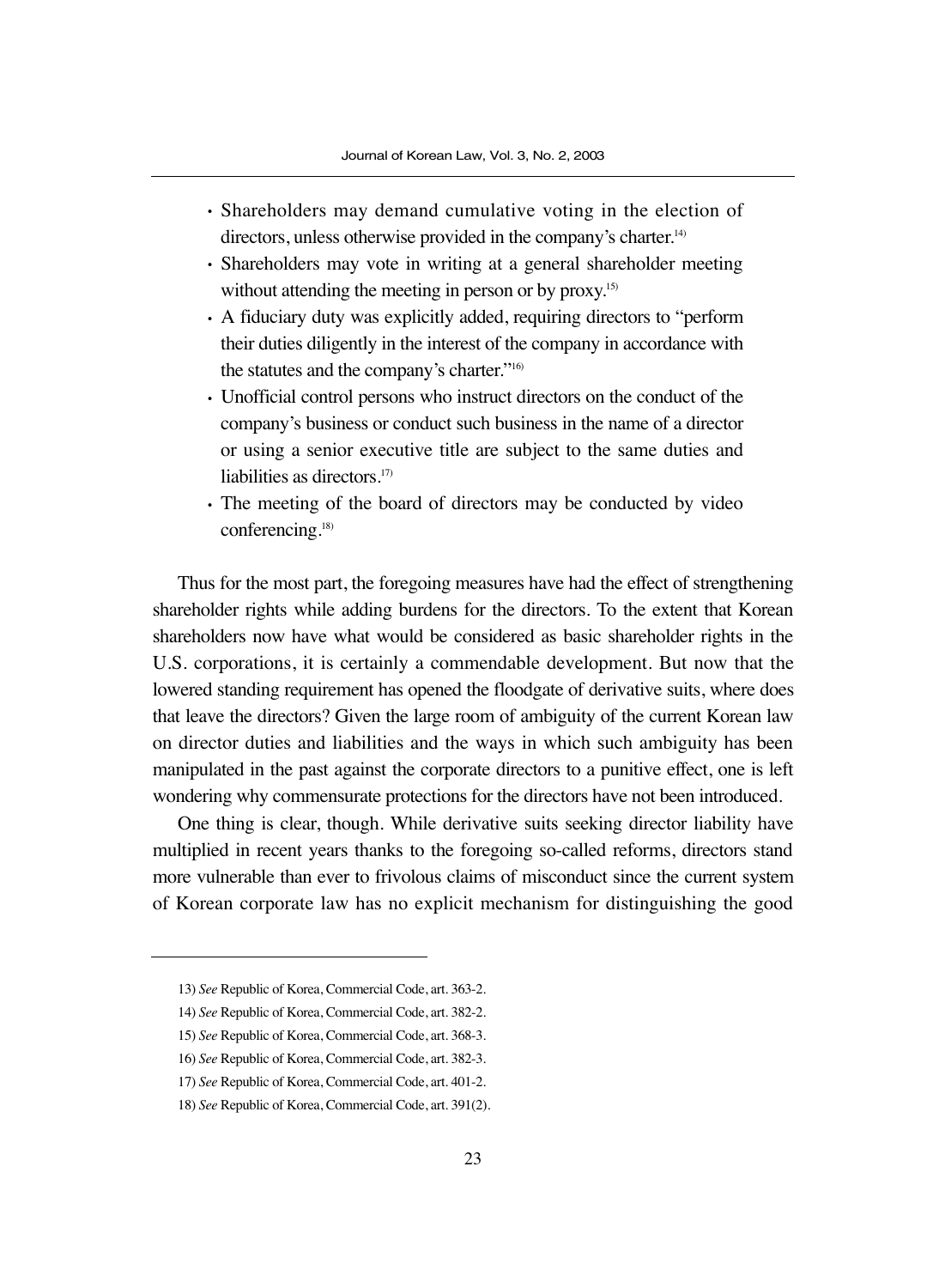derivative suits from the bad, that is, claims alleging illegal, malevolent, abusive or grossly negligent managerial misconduct from those based on a mere error in business judgment of the kind that happens in a corporate boardroom anywhere in the world.

#### *C. Spillovers from the Pandora's Box: The Reform's Unintended Consequences*

Due to a strict shareholding requirement to qualify for standing,<sup>19)</sup> derivative lawsuits were virtually non-existent prior to the IMF crisis. However, since the easing of such requirement pursuant to the amendments to the Korean Commercial Code in 1998, there have been 20 such suits, involving as defendants some of the most highprofile companies in Korea, such as Samsung Electronics, Hyundai Semiconductors, Daewoo Group and Korea First Bank (KFB).<sup>20)</sup>

Some of the cases imposed staggering sums of monetary damages on the defendant directors found to have breached their fiduciary duties. The KEB case, decided by the Korean Supreme Court in March 2000, found four directors jointly and severally liable for KRW 40 billion, even though the average total personal assets of such directors would amount to less than, at most, one-tenth of such amount.<sup>21)</sup> In addition, the Samsung case, decided in December 2001 and currently pending on appeal, imposed a joint and several liability of KRW 90 billion on 11 directors.<sup>22)</sup>

As discussed below, given that the Samsung case involved facts that amount to no more than ordinary negligence and questionable lines of reasoning by the court, the result seems quite outrageous, at least from the point of the Samsung directors under whose guardianship the company has become a leading international brand with record levels of profits for years following the decision.

Apart from the issue of whether the facts of the foregoing cases justify such astronomical damage amounts, the mere possibility of unlimited personal liability

<sup>19)</sup> The pre-amendment requirement was the plaintiff shareholder or shareholders own a minimum of 5% of the outstanding shares of the corporation to have standing in a derivative litigation. The amendment lowered the standing requirement to 1% of the outstanding shares.

<sup>20)</sup> http://www.peoplepower21.org/pec-suit.html.

<sup>21)</sup> *See* Supreme Court of Korea Decision No. 2000 Da 9086 dated March 15, 2000. The appellate process in Korea is as follows: initial hearing at a District Court, appeal of the District Court ruling on legal and factual issues to the High Court, and appeal of the High Court ruling on legal issues only to the Supreme Court.

<sup>22)</sup> *See* Suwon District Court Decision No. 98 GaHap 22533 *en banc* dated December 27, 2001.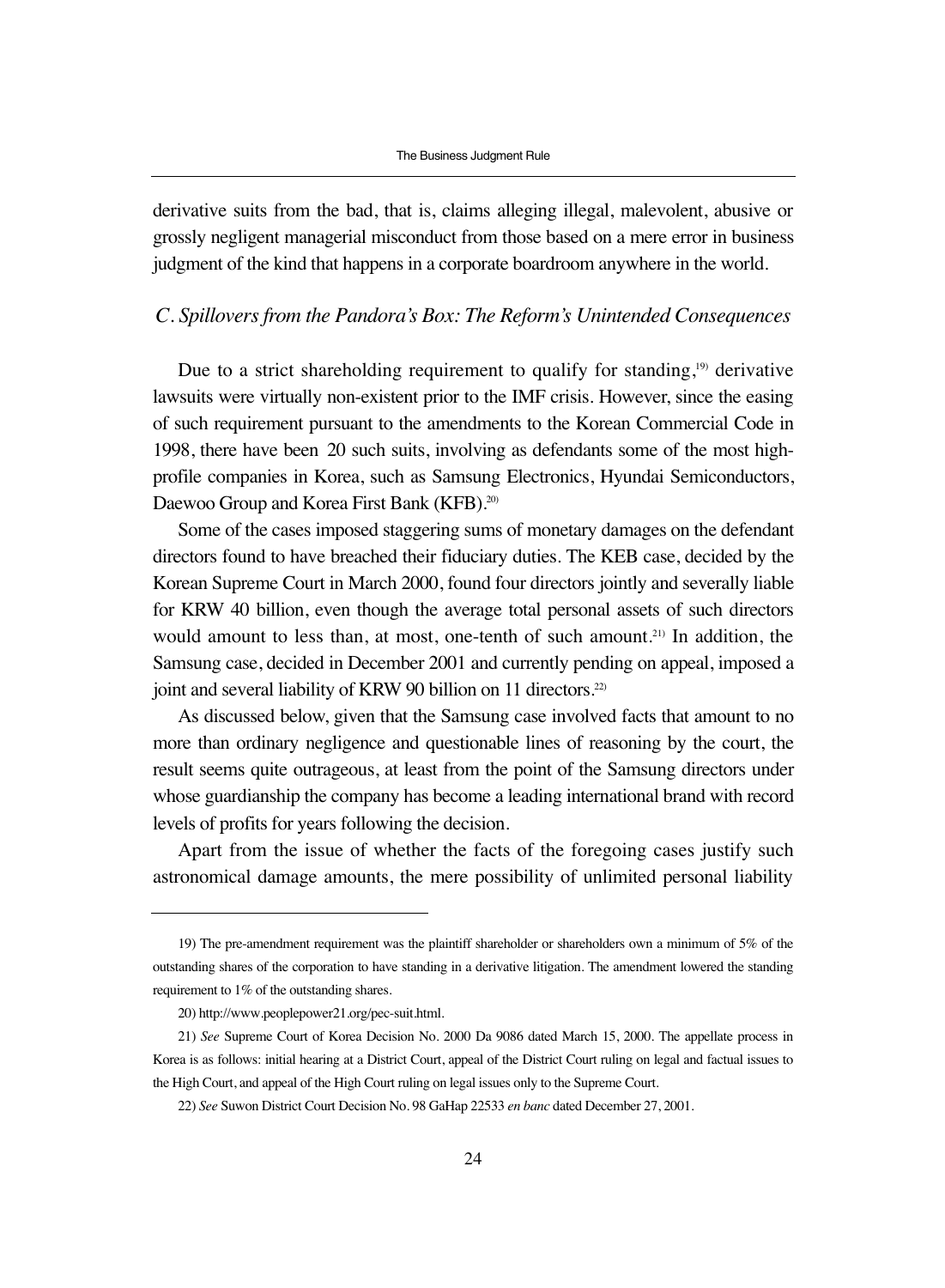bodes ill on the chances of recruiting the top talent into the ranks of directorship for high-profile companies. Furthermore, given that Korean laws and most of the Korean corporate charters have yet to legislate any director indemnification statute and that the director and officer ("D&O") liability insurance is far from the norm among Korean companies, the present status of derivative suits should work as an even more powerful disincentive to joining the top management of a Korean firm.

In fact, a byproduct of the recent spike in derivative litigation has been a boom for the D&O liability insurance business. The business had only one insured case with a total premium of KRW 2 million in 1996 but recorded 220 cases with a total premium of KRW 37 billion in 1999, or an average of KRW 168 million per head, at an 84-fold increase from merely three years ago.<sup>23)</sup> Based on these available numbers, it is strongly questionable whether the average medium-to-small Korean company may afford to pay the high premiums.

Thus the irony. The judge deciding in the Samsung case might have wanted to set a stern example for the rest of Korean companies by going after the best and biggest of them. The symbolic lesson may have been well served, but the practical effect of his decision has been to add a substantial cost factor to the average Korean company already burdened with the notorious 'scissor' effect, i.e., shrinking market share and profit margin from being squeezed from the labor-competitive countries like China and the quality-competitive countries like Japan.

The specter of derivative suits is likely to cause even more horror for the corporate directors in light of Korea's current and prospective social climate. One, given the general anti-business sentiment following the (still ongoing) corporate bribery scandals, any broad-stroke director indemnification statute is likely off the legislative horizon. Two, the consumer(translated voter)-conscious Korean legislature is mulling enactment of even more pro-plaintiff legislations such as eased class action certification requirements in a step closer to turning the society into a litigation heaven.

In concert with this trend, the number of annually admitted Korean attorneys has risen to 1,000 by 2002 (from roughly 30 less than a decade ago), with less than 30% of them expected to find paying jobs in government or at relatively large law firms.24) It is anyone's guess where the rest of them will end up, but it will be fair to forecast

<sup>23)</sup> *See Donga Daily*, Feb. 19, 2000. In general, the company pays for the D&O insurance premiums.

<sup>24)</sup> *See Kyunghyang Daily*, January 7, 2002.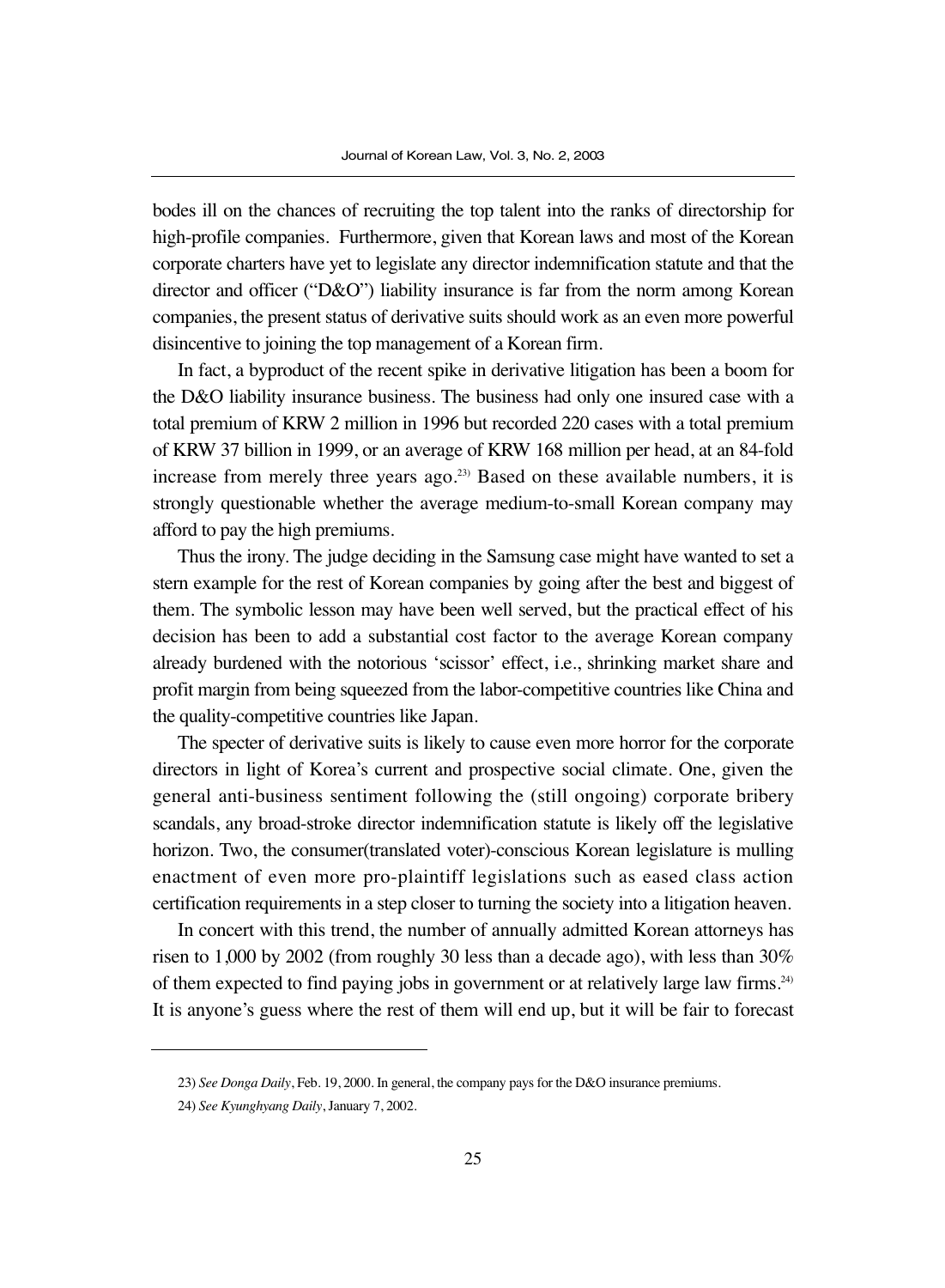that a good number will turn to strike suits as members of the plaintiff's bar, especially when the potential monetary awards from director liability suits seem so lucrative. At least until now, most of the derivative suits have been represented by high-minded civic groups such as *Chamyeo-yondae*(in English, the People's Solidarity for Participatory Democracy), whose apparent primary motive at least thus far has been to set high moral examples for the rest of society to follow. With the arrival of the newly enlarged and financially driven plaintiff's bar, however, any company with a reasonably deep pocket will likely be a fair game.

Furthermore, a bill introducing class actions modeled after American law is likely to be enacted in  $2004.^{25}$ . The stated goal of such bill is to help force the chaebols to improve accountability, transparency and ethical behavior.<sup>26)</sup>

All of the foregoing may be creatures spilling from the Pandora's box opened up by the IMF crisis. And in retrospect, many commentators point to the crisis as an accident waiting to happen, a natural outcome for a society and economy that grew way too fast without having had the opportunity to sort through its priorities and resolve the many conflicts that arose in connection therewith.

Whatever the cause, however, a few things are clear. Under the founding principles of a corporation, the corporation is managed ultimately by its directors. In order for the directors to do their job properly, they need to act with broad discretion, or at least with the freedom from fear that their every move may be scrutinized and later punished in the court of law with potentially limitless personal liability. However, the present corporate governance law of Korea does not provide such protection. It did not do so before the crisis, and the crisis only made things worse, creating all the more reason for the adoption of the likes of the business judgment rule.

### **III. The Business Judgment Rule**

### *A. The Rule*

A concept dating as far as 1742 in England and 1829 in the United States, the

<sup>25)</sup> *Korea Economic News Daily*, September 26, 2003.

<sup>26)</sup> *See id*.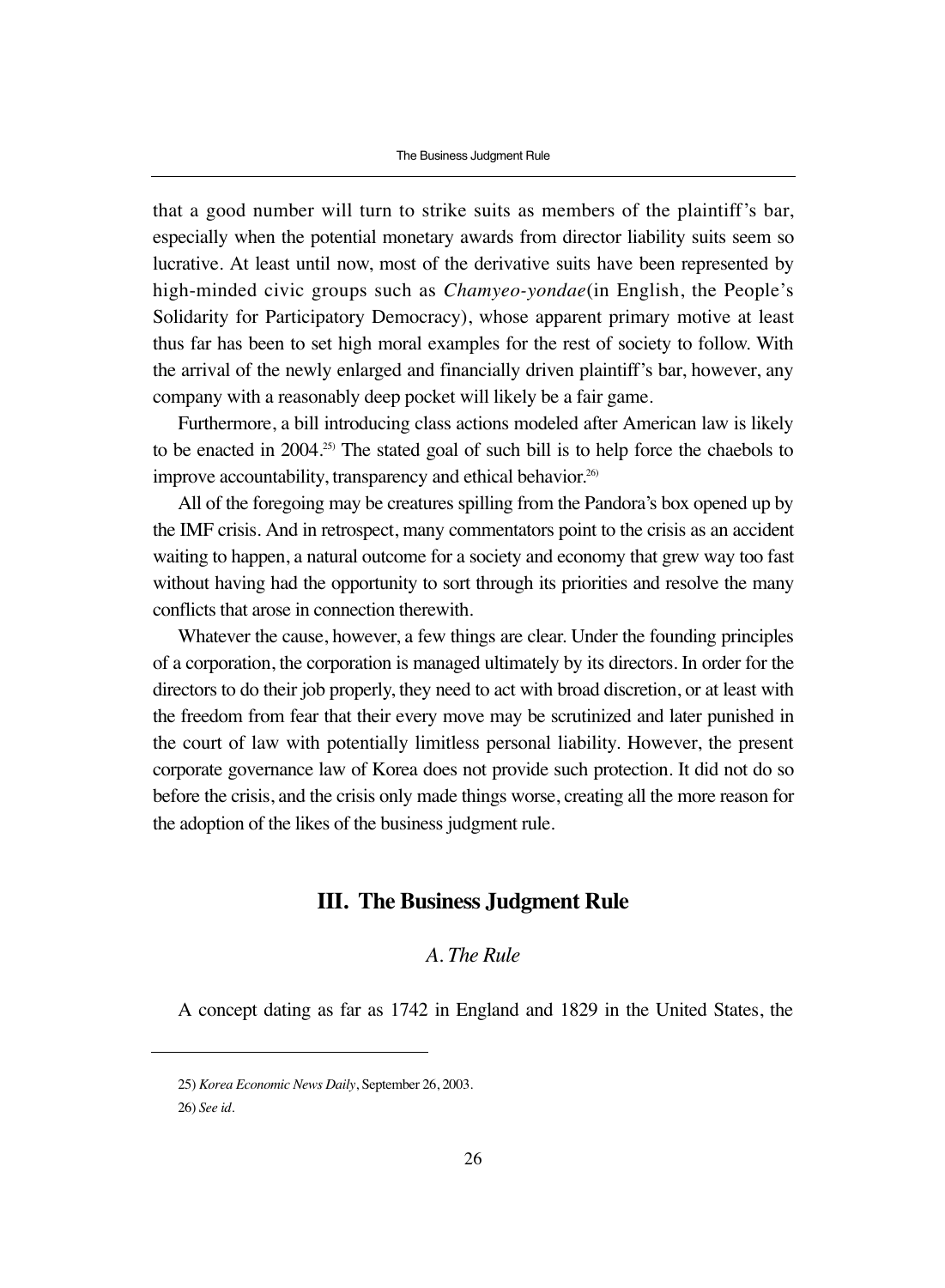business judgment rule in its simplest form stands for the judicial reluctance to secondguess decisions by directors regarding the conduct of business.27)

Such judicial self-restraint takes the form of a presumption that business decisions are made by disinterested and independent directors on an informed basis and with a good faith belief that the decision will serve the best interests of the corporation.28) If directors are sued with respect to a business decision they have made in the course of performing their duties, the court will examine the decision only to the extent necessary to determine whether the plaintiff has alleged and proven facts that overcome the foregoing presumption.29)

If the presumption is not overcome, the business judgment rule dictates the court to stop the suit at that point and not go further to examine the substantive merits of the underlying business decision.<sup>30)</sup> If the presumption, however, is overcome, the court will evaluate the entire fairness of the transaction, including as to whether there was a fair dealing and a fair price. 31)

### *B. The Rationale*

The business judgment rule is considered to be a standard of judicial review as opposed to a standard of conduct. $32$  In other words, the standard by which the directors will actually be held liable in the court of law is set at a much higher level than the "aspirational" code of conduct established under the fiduciary duties.33) To elaborate, the directors are deemed to have duties of care and loyalty as fiduciaries to the corporation. Under the duty of care, the directors are obligated to exercise the care that a person in a like position would exercise under similar circumstances; in the director's context, such duty includes the duty to monitor, inquire and otherwise be informed

<sup>27)</sup> *See* Dennis J. Block et al., *The Business Judgement Rule 9* (1998)

<sup>28)</sup> *See id*. at 5.

<sup>29)</sup> *See id*.

<sup>30)</sup> *See id*.

<sup>31)</sup> *See id*. at 28.

<sup>32)</sup> *See* Melvin A. Eisenberg, "The Divergence of Standards of Conduct and Standards of Review in Corporate Law", 62 *FORDHAM L. REV*. 437

<sup>33)</sup> *See id*. at 463.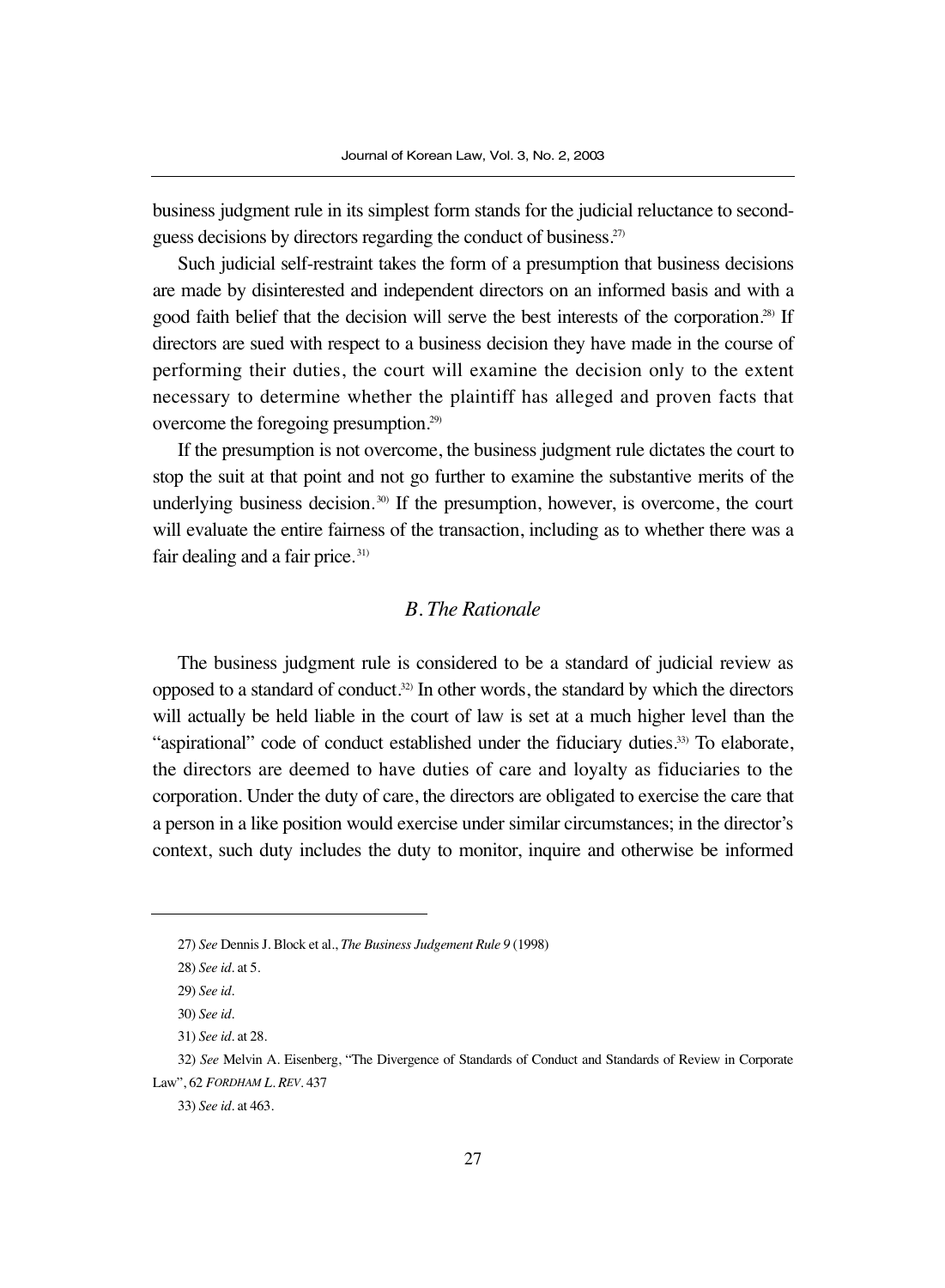about the nature of his duties. 34) Under the duty of loyalty, the directors are obligated to avoid self-dealing, domination or other conflicts of interests situations that would interrupt the independent and objective decision-making by the director. 35) Such obligations notwithstanding and absent loyalty issues, under the standard of liability imposed under the business judgment rule the directors will not be penalized unless they have committed a bad-faith or grossly negligent breach of the duty of care.<sup>36)</sup> In a normal tort action, the alleged tortfeasor would have been subjected to a much liberal standard of ordinary negligence with respect to his carelessness.

Why the divergence? As Melvin Eisenberg notes, the dichotomy is based on the court's recognition of the peculiar nature of a business judgment.<sup>37)</sup> Business judgments inherently involve risk-taking despite imperfect information.38) But if shareholders with the perfect hindsight are allowed to bring an after-the-fact litigation to punish the directors for mere errors in judgment, the directors will lose the incentive to act quickly and decisively for fear of personal liability. Such result would directly undermine the very purpose of corporate management, and it will especially be the case for directors of a modern corporation, beset with a flood of information and limitless competition that combine to require instant decision-making for corporate survival.

Some may raise the point that after-the-fact judgments are what a court does, and citing malpractice suits against lawyers or doctors, may argue that corporate directors should be no exception. However, in legal or medical malpractice suits, objective standards such as law or science are available in order to evaluate the merit of the defendant's judgment; no similar counterpart is available for business decisions.<sup>39)</sup> Suppose, as in a classic example provided by the American Law Institute, that directors of Acme, Inc. are faced with a decision whether to invest in an expensive technology to develop a new product. Further suppose that they decide not to invest due to cost considerations, but a competitor does so invest and develops a highly

<sup>34)</sup> *See* Block, *supra* note 27, at 117-132.

<sup>35)</sup> *See id*. at 261-265.

<sup>36)</sup> *See*, *e.g*., Smith v. Van Gorkom, 488 A.2d 858, 873 (Del. 1985); Aronson v. Lewis, 473 A.2d 805, 812 n.6 (Del. 1984).

<sup>37)</sup> *See* Eisenberg, supra note 32, at 464.

<sup>38)</sup> *See id*. at 444.

<sup>39)</sup> *See id*.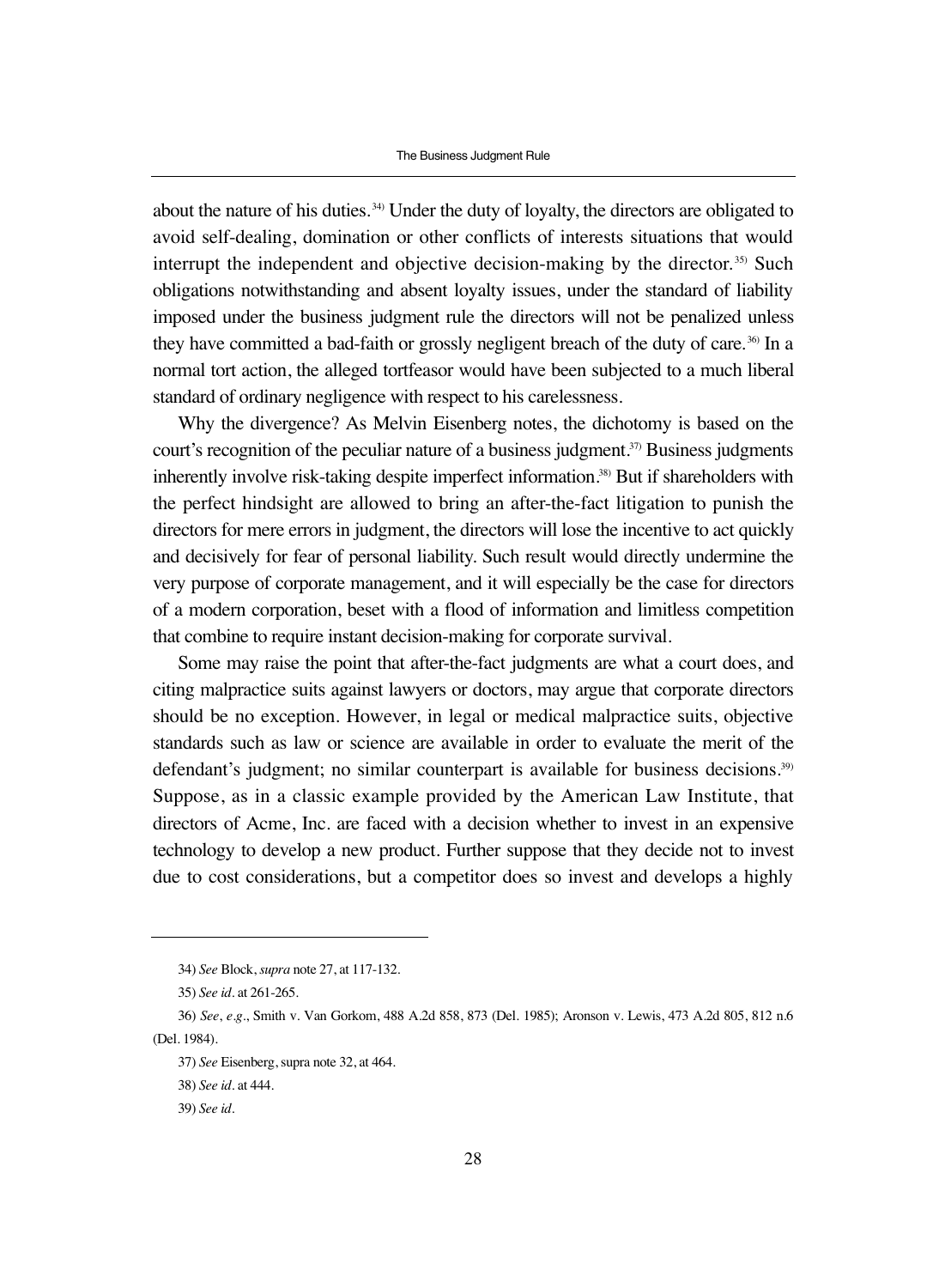successful new product that takes away Acme's market share to the point Acme is compelled to declare bankruptcy. Should the directors of Acme be held liable for their misjudgment? What if they decided to invest despite the cost, but ended up with a poorly received product, and Acme goes bankrupt because of it? The answer is no in both cases if either decision was made in good faith and after reasonable deliberation.<sup>40</sup>

The business judgment rule, however, does not stand for the proposition of a noliability regime for director actions. It merely suggests that judicial review be limited to the procedural elements of the director's decision-making ex ante, such as reasonable informedness, rather than the substantive merit of their decisions that can be evaluated only *post facto*.

This concern for fairness marks the primary defense of the business judgment rule. The rule also has other rationales. One, the rule ensures that the directors, not the shareholders, are in charge of managing corporate affairs, as is intended under the basic theory of a corporation.<sup>41)</sup> That is, when investors sign up to become shareholders by investing in equity rather than debt, they are in essence foregoing a stable stream of income for a riskier, but potentially higher rate of return.<sup> $42)$ </sup> This means that, as fiduciaries to the corporation and by extension to its shareholding owners, directors have an obligation to seek a high rate of return for the shareholders, and in order to do so, should be given broad discretion to take necessary risks. Furthermore, shareholders have traded in the decision-making authority in exchange for the safety of limited liability.43) However, if shareholders are allowed to demand frequent judicial reviews of director decisions in the absence of the business judgment rule, the shareholders are essentially taking away such authority to the point of becoming the *de facto* corporate managers, despite the implied deal not to for reasons of limited liability.<sup>44)</sup> This means that the directors, having neither the discretion nor the incentive to do their job right and furthermore stuck with potentially boundless personal liability, will have no choice but to be risk-averse. But such an outcome would precisely be against the

<sup>40)</sup> *See* American Law Institute, 1 Principles of Corp. Governance 4.01(c) cmt. f, illus. 1 (1992)

<sup>41)</sup> *See* Block, *supra* note 27, at 17. *See also* William M. Fletcher, *Fletcher Cyclopedia of the Law of Private Corporation* §1037 (2003).

<sup>42)</sup> *See* Fletcher, *supra* note 41, §1037.

<sup>43)</sup> *See id*.

<sup>44)</sup> *See id*.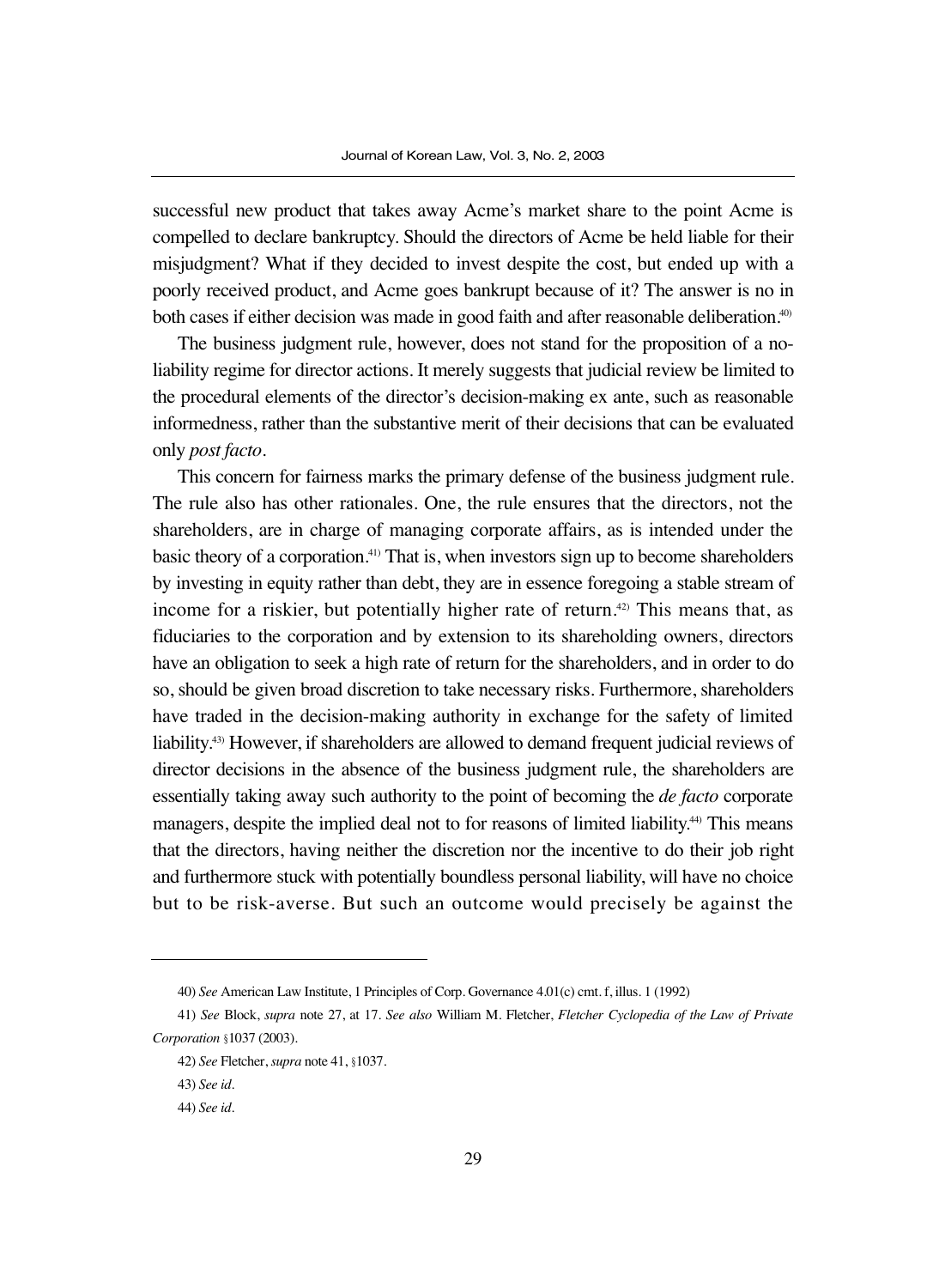shareholders' self-interest because if a passive investment management is what they wanted, they should have bought debt instead. Thus, the business judgment rule protects not just the directors, but ultimately the shareholder interests as well.

Two, there are other means to check director behavior and protect shareholder interests. For one, shareholders of publicly traded corporations can simply exit by selling their shares on the market.<sup>45)</sup> As for shareholders of a closed corporation to whom such option is often unavailable, they can at least vote the directors out of their jobs.46) Further, if directors do a bad enough job, the chance increases that their corporation will be an acquisition target, in which event they will more likely than not find themselves out of a job.<sup> $47$ </sup> In addition, directors may also be given stock options so that their interests will align with the shareholders.<sup>48)</sup> In short, thanks to the availability of the foregoing market-based mechanisms, the business judgment rule will not create a moral hazard under which directors take reckless actions unmindful of the consequences of their actions.

Third, the business judgment promotes an efficient use of the court's resources.<sup>49)</sup> Without the rule, the shareholders (or more precisely the plaintiff's bar) will have a greater incentive to flood the court with derivative suits, and the court is already operating under the constraints of scarce resources.50) Furthermore, the judge is not an expert on corporate management. But if the court is used as a forum to assess the merit of every minor business judgment, it will soon convert into a "super-boardroom" funded by taxpayer's money, a role the court should hardly be playing and in any event would not be doing a good job at.

## *C. The Mechanics*

As for specific applications, the business judgment works in two ways. One is the allocation of the burden of proof as noted above. First, the plaintiff has the burden of

<sup>45)</sup> *See id*; *see also* Peter V. Letsou, "Implications of Shareholder Diversification on Corporate Law and Organization: The Case of the Business Judgment Rule", 77 *CHI.-KENT L. REV*. 179 (2001).

<sup>46)</sup> *See* Fletcher, *supra* note 41, §1037.

<sup>47)</sup> *See id*.

<sup>48)</sup> *See id*.

<sup>49)</sup> *See* Block, *supra* note 27, at 15.

<sup>50)</sup> *See id*.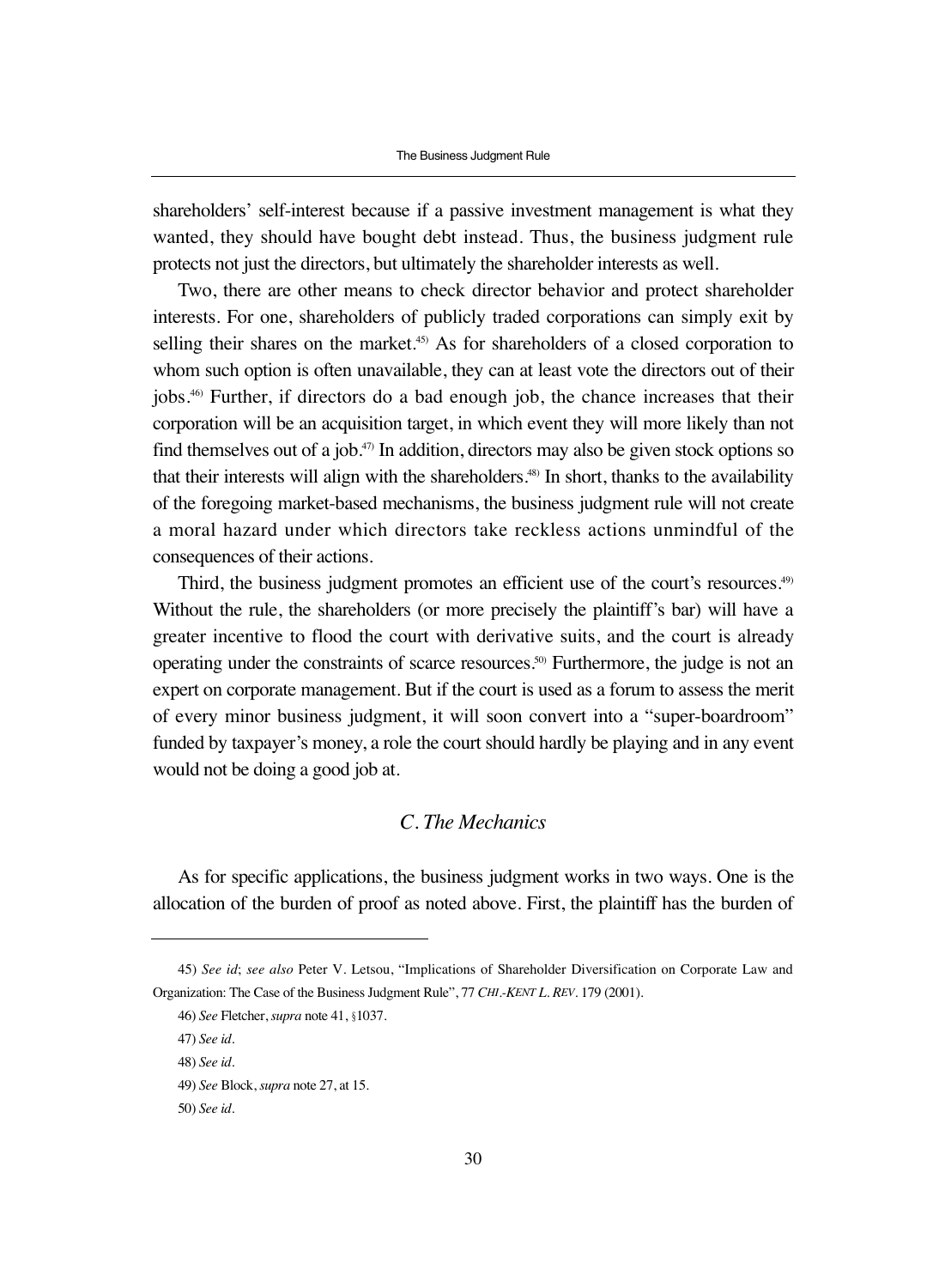proof that would be sufficient to overcome the presumption, and once the presumption is overcome, the defendant has to prove the entire fairness of the transaction.<sup>51)</sup> Such allocation appears to be designed to maintain procedural equity by dividing the evidentiary burden evenly between the parties while attempting to avoid frivolous lawsuits by imposing the burden first on the plaintiff. In practical terms, however, since the plaintiff always bears the initial burden of proof, the real teeth of the business judgment rule can be said to lie in the gradated substantive standards of liability tailored to the fiduciary duty at issue or to the stage of litigation.

To elaborate, the plaintiff shareholder initially has to prove a breach of the defendant director's fiduciary duty, either with respect to the duty of care or the duty of loyalty, to a level the court will be persuaded to impose liability. Proving a breach of the duty of loyalty offers no special hurdle since the relevant standard here is the preponderance of evidence, the ordinary evidentiary threshold used in any civil litigation. However, proving a breach of the duty of care presents quite a difficult challenge since gross negligence, rather than the ordinary negligence required under ordinary tort actions, has to be found.

Why the dichotomy? While the duties of loyalty and care both have roots in the traditional duties of a trustee charged with guarding other people's money (often involving the life savings of orphans and widows), the American courts seem to acknowledge the fact that in modern corporations the fiduciary should be given a broader discretion in making business judgments and therefore have loosened the traditional duty of prudent investment.

At any rate, once the plaintiff proves a breach of either fiduciary duty, the defendant has to prove the entire fairness. Entire fairness is an exacting standard that requires proving facts to the *court's* satisfaction, rather than on the basis of an objective guideline (other than the case-specific and therefore inherently vague 'fair dealing' and 'fair price' standards).52) Thus, while not necessarily true in all cases, the type of judicial standard of review (preponderance, gross negligence or fairness) applicable has often been known to be "outcome-determinative."<sup>53)</sup>

<sup>51)</sup> *See id*. at 19.

<sup>52)</sup> *See* Block, *supra* note 27, at 30.

<sup>53)</sup> *See id*. at 33.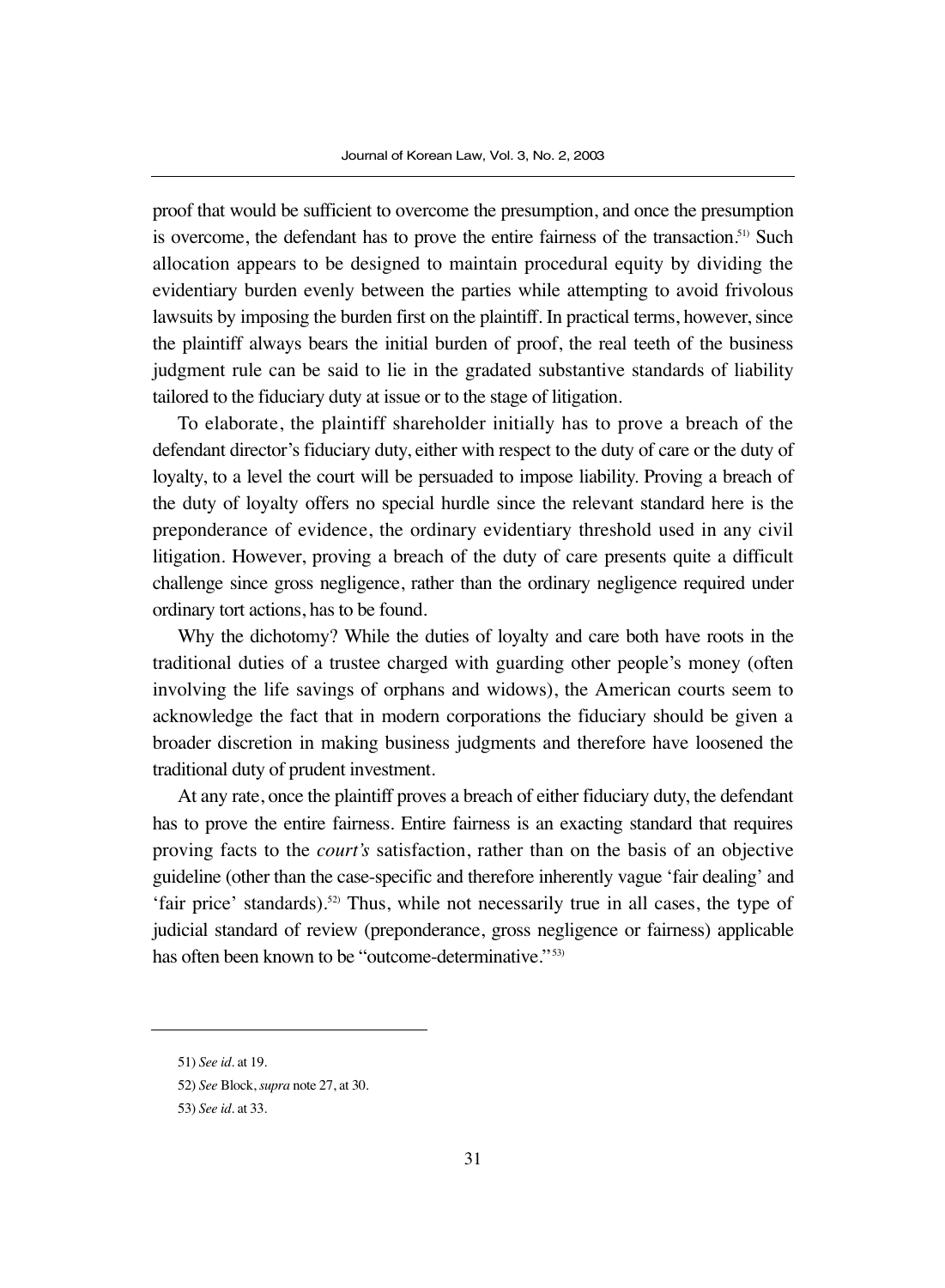#### *D. Analysis*

The business judgment rule is not without its critics. For one, attacks have been levied on the Delaware Supreme Court's inconsistent application of law to facts with respect to the gross negligence standard in the duty of care context. For instance, the court in the representative case of *Smith v. Van Gorkom*<sup>54)</sup> has been widely criticized for finding gross negligence on facts closer to being ordinary negligence in light of the prevailing corporate practices then.55) However, in the more recent case of *Brehm v. Eisner*<sup>56</sup>, the court apparently returned to the traditional view of the business judgment rule by grounding the gross negligence standard in the notion of rationality-rather than reasonableness and reaffirming that gross negligence should not be found where the defendant directors have acted with a "rational business purpose" unless their actions amounted to a breach of the substantive duty of care, or "waste", equivalent to a gift of corporate assets or a transfer thereof for an egregiously low consideration.

Another criticism of the rule has focused on the ambiguity surrounding the scope of judicial review in the context of entire fairness, arising due to a lack of objective standards to determine how that burden may be met.

It is noteworthy that the criticisms are levied mostly at the rule's applications, but seldom at its policy rationales. Even with respect to the applications, the business judgment rule offers a far clearer set of guideline to establish the norms of expected director behavior than the current Korean law does. For instance, even under the worst-case situation of *Van Gorkom*, all the directors have to do in the context of a sale of their company are: retain outside experts, review the transaction documents and take the time to ask questions on the background and pricing of the deal.

Likewise, in determining the advisability of incorporating the business judgment rule into the Korean context, it is difficult to anticipate an opposition to it on a policy basis. Like its American counterpart, Korean economy too is a market economy that awards high risks with high rewards. Directors of Korean companies too are the designated top managers of their respective corporations and they too try to maximize the rate of return for the shareholders despite having to work with inherently imperfect

<sup>54) 488</sup> A.2d 858 (Del. 1985).

<sup>55)</sup> *See*, *e.g*., Eisenberg, *supra* note 32, at 448.

<sup>56) 746</sup> A.2d 244 (Del. 2000).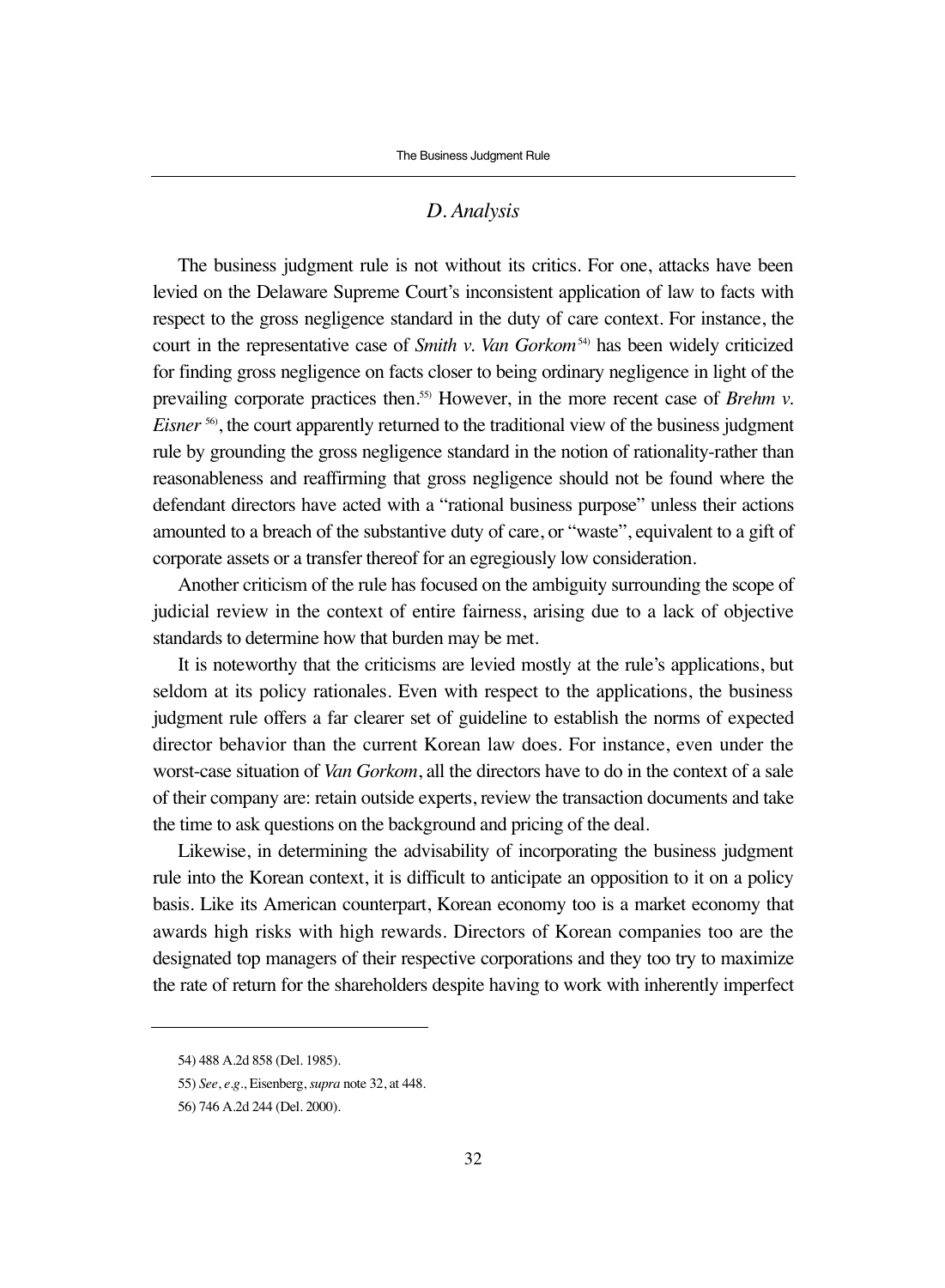information. Few in number and unassisted by law clerks, Korean judges too are overworked and are by no experts in making business decisions.

But as stated before, the tough question concerning the business judgment rule is not why, but how and where. In the spirit thereof, the next sections will review the current regime of Korean laws governing director duties and liabilities and explore the ways in which judicial activism may be used to re-interpret the statutes to incorporate the key elements of the business judgment rule.

# **IV. The Quagmire: A Review of the Current Korean Statutory Framework**

### *A. Introduction*

Can the business judgment rule make it into Korean law? The short answer is: yes, but difficult. This is because the Korean law, as it stands, poses resistance at a number of levels: systemic, doctrinal and textual.

The most obvious is at the systemic level. The Korean legal system is based on civil law traditions, having borrowed from Japan and Germany. One central feature of the continental system is the supremacy of the codified statute, to the exclusion of the judicially developed common law. On the positive side, such a system allows for, at least in theory, a uniform application of the law by eliminating the chance that contradictory rulings among different judges can each turn into authoritative law. But on the negative side, where the statutory language is ambiguous or inconsistent, the system has no ready mechanism to clarify the law where it is elusive. Such problem becomes even more severe in cases like Korea, where statutory definitions or legislative intents are seldom spelled out or published.

Under the civil law systems, the role of the judge is also precarious. On the one hand, they are not bound by precedents, even those coming from higher courts, and therefore are afforded wide discretion in performing their job, whose primary feature is to decide whether a given set of facts amounts to a statutory violation. On the other hand, precisely because their decisions are not binding, there is little incentive for the judge to expound on legal arguments or incorporate new doctrines. In fact, the legal reasoning in most Korean cases amounts to little more than verbatim recitations of the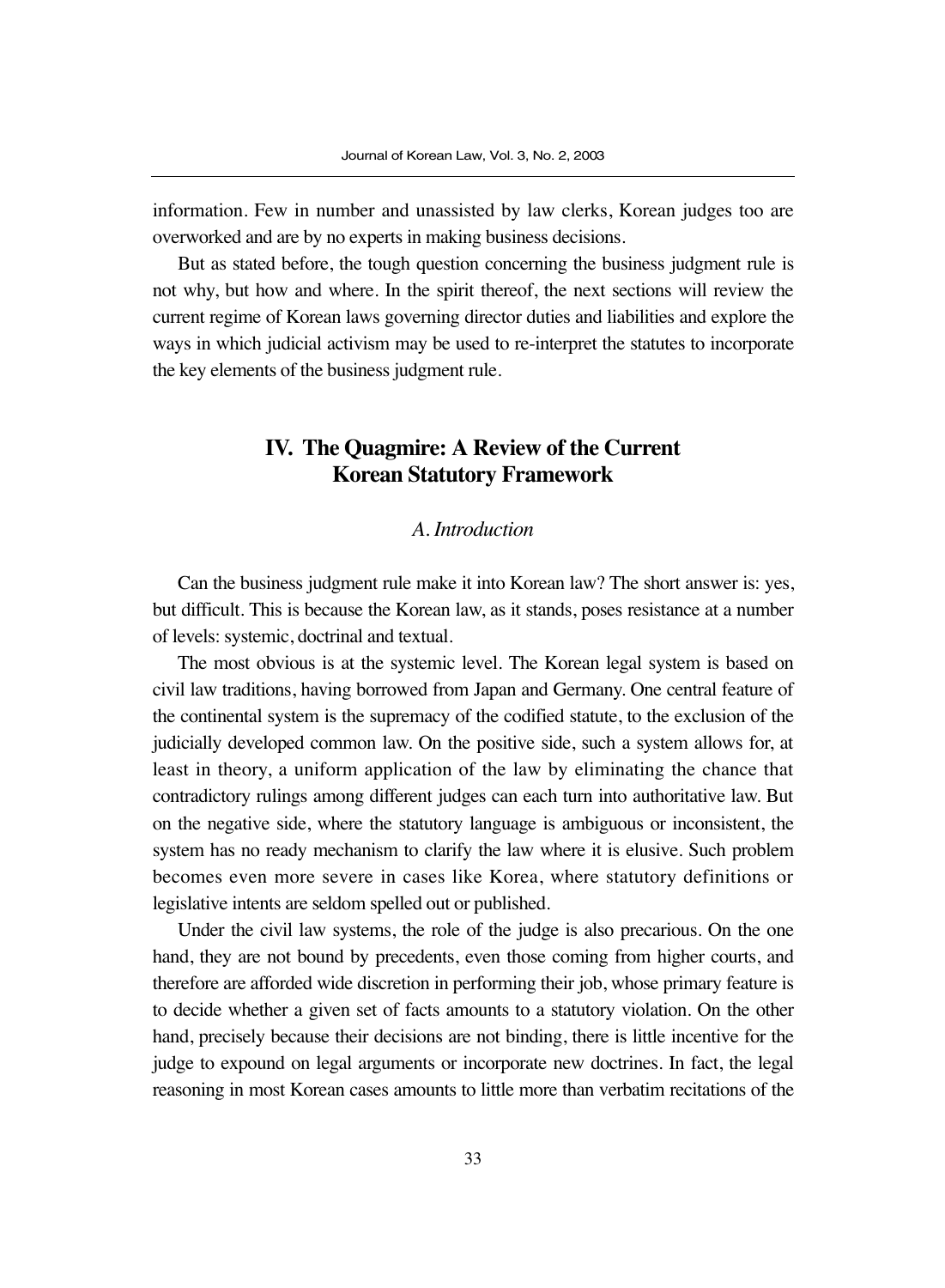statutory language.

Hence, a structural problem stands before the future of the business judgment rule in Korea. That is, the judges do not have the incentive to carefully lay the logical building blocks for the rule, and even if some of them wanted to, they may be ignored by the rest. However, all is not lost. If carefully reasoned and backed by sound policy, a precedent can still serve as a persuasive authority, which will be particularly true if coming from the Korean Supreme Court, whose justices have a great say on the personnel decisions for all judges in Korea. Furthermore, powerful ideas go a long distance, even on their own. The judges do not have to explicitly state so, but may still incorporate good ideas into their final decisions. Thus, the inherent structural bias notwithstanding, the business judgment rule still has a fighting chance to work its way into Korean jurisprudence.

More problematic are the doctrinal challenges interlaced into Korean laws governing director duties and liabilities. More aptly put, the problem is the lack of specialized doctrines tailored for the specific context of corporate directors. Hence, the directors become subject to the same evidentiary and liability rules that apply in any tort action. While such rules may promote equity in the general setting, they do a terrible job in the director liability context, particularly given the real of threat of frivolous derivative lawsuits. And since such rules for the most part are explicitly integrated into current Korean statutes, on practical terms they represent the tightest constraints on the incorporation of the business judgment rule.

Another problem has to do with the textual ambiguity of much of the Korean law governing director liability. While such ambiguity may serve as a flexible cover for incorporating the specifics of the business judgment doctrine, it also works as a slippery anchor when trying to firmly dock the doctrine.

The foregoing sketches some of the major problems with the current director liability regime in Korea. But as noted before, there are solutions, i.e., by way of principled and innovative judicial interpretations of the statute. But to appreciate the solution, one must first understand the problem. In spirit thereof, we turn to a review of the relevant Korean laws governing corporate directors and some of their major shortcomings.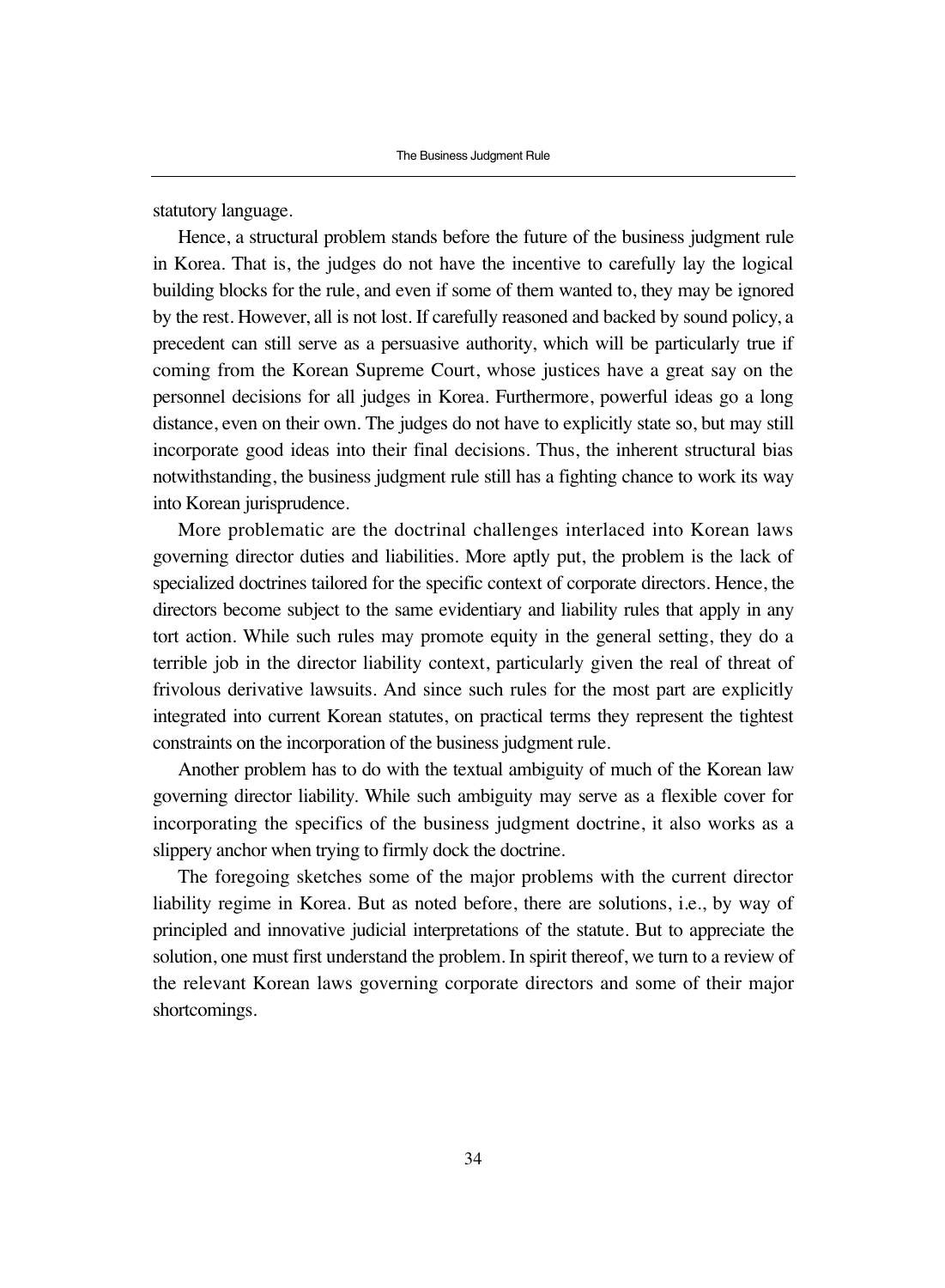#### *B. The Basic Legal Framework*

#### 1. Powers of Directors

Under the Commercial Code, the directors of a Korean corporation have expansive powers. While the powers of shareholders are limited to those specified in the corporate charter, which usually does not amount to much, the Commercial Code reserves the following matters exclusively for the board decision: disposition and transfer of major corporate assets, borrowing a substantial sum of money, the hiring and firing of senior management, and the opening and closing of branch offices.<sup>57)</sup> The shareholders, however, retain the authority to elect and remove directors at a general meeting of shareholders.

One apparently peculiar attribute of the Korean directors is their statutorily explicit authority to monitor each other. It is the power and duty of the board as a whole to supervise individual directors<sup>58)</sup>, a director may compel at any time that information on how other directors are performing their duties be reported to the board,<sup>59)</sup> and each director in fact has to make a quarterly report to the board on his job performance.<sup>60)</sup>

But such provisions can be understood in light of the fact that they target primarily the representative director. The representative director is a dominant figure in a Korean corporation, often being its founder and largest shareholder. He also has the statutory authority to represent and bind the company in its external relations, and in practice is responsible for making all the day-to-day executive decisions, not unlike the director in a U.S. corporation who doubles up as the chief executive officer and board chairperson. Given his influential role, it makes sense that the representative director be subjected to substantial scrutiny by the board<sup>61</sup>, although it may be a case of poor

<sup>57)</sup> In addition, the directors are deemed to have certain exclusive authorities not subject to shareholder approval. They include the rights to approve restrictions on the transfer of shares, convene the general meetings of shareholders, approve a self-dealing by a director, approve financial statements, and issue corporate bonds. Chul-Song Lee, *Treatise on Corporate Law* [*hoisabeop-gangui*] 538 (2003).

<sup>58)</sup> *See* Republic of Korea, Commercial Code, art. 393(2)

<sup>59)</sup> *See* Republic of Korea, Commercial Code, art. 393(3)

<sup>60)</sup> *See* Republic of Korea, Commercial Code, art. 393(4)

<sup>61)</sup> Under the statute, the board elects one of the directors as the representative director, although in practice the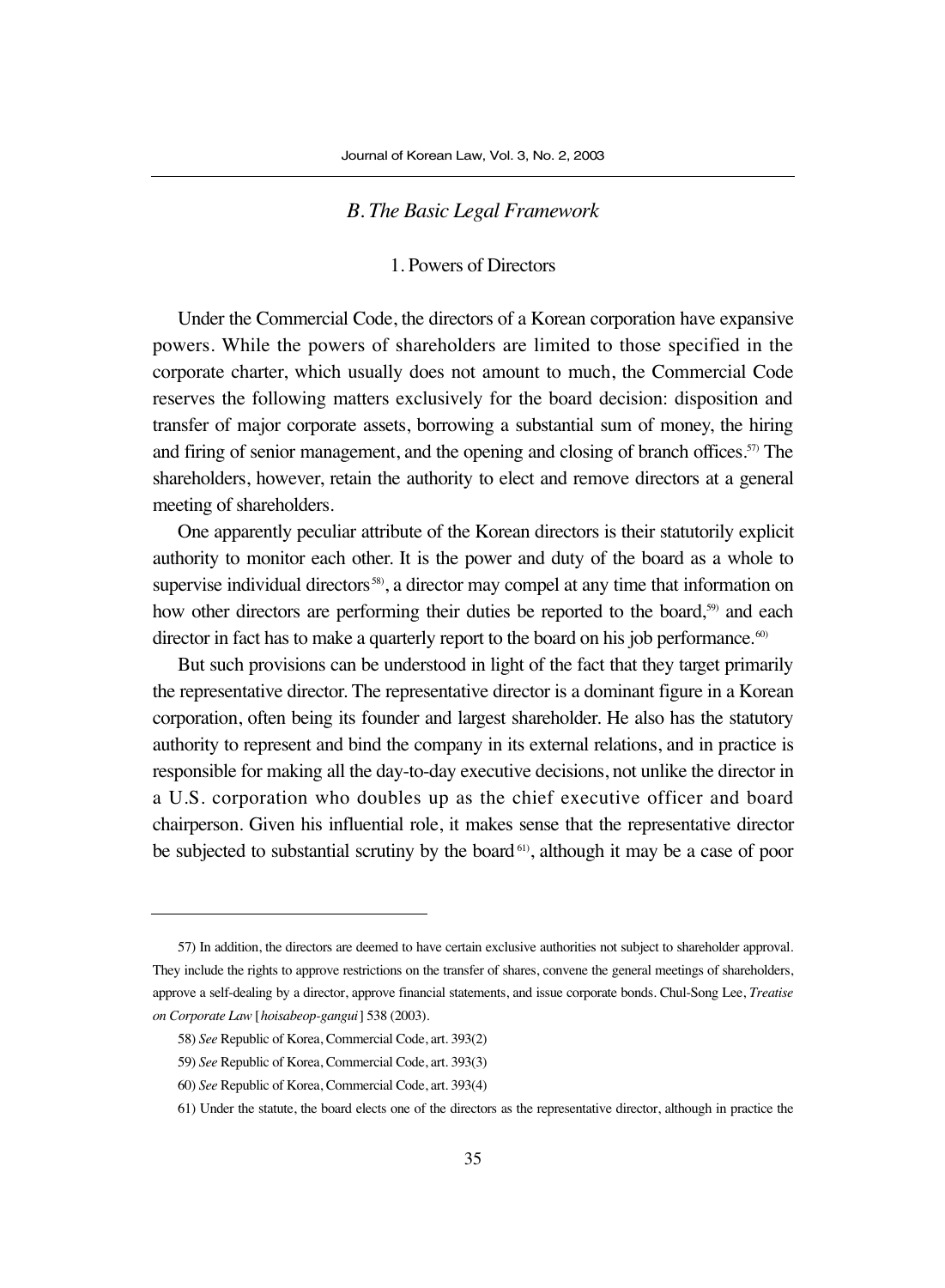draftsmanship that the statute does not distinguish the representative director from all the other directors in defining their respective duties and therefore the latter are subjected to equal board scrutiny as well as equal duties and related liabilities as the representative directors.

A question can be raised as to whether such equal treatment is fair to the outside directors who play a substantially limited role. It is a fair question, but touches upon a phenomenon not uncommon. For example, in the United States, the inside and outside directors face the same fiduciary duties and liabilities. A more poignant question would be whether the system affords the outside directors due protections, such as in the form of the business judgment rule, which would soften the potential unfairness. Korea does not, and that adds all the more reason for it to adopt the likes of such rule.

#### 2. Directors' Duties

Benchmarked against the U.S. fiduciary duties of care and loyalty applicable to corporate directors, the Korean duty of loyalty is relatively robust. Under the Commercial Code, the directors may not compete with the corporation by taking corporate opportunities or by serving as a director or senior officer in another corporation engaged in the same line of business  $62$  or engage in self-dealing.  $63$  The directors also must keep confidential the company' trade secrets 64), monitor other directors in their performance of duties,<sup>65)</sup> report to the board on a quarterly basis,<sup>66</sup> and report immediately to the statutory auditor or audit committee any matter that may cause serious harm to the corporation. 67)

A problem of underdevelopment, however, plagues the duty of care component. It is not that the Korean statute does not provide for one. In fact, it provides two. First, under Article 382 of the Commercial Code, which defines the director's relationship to the

representative director is elected by the board from its members.

<sup>62)</sup> *See* Republic of Korea, Commercial Code, art. 397.

<sup>63)</sup> *See* Republic of Korea, Commercial Code, art. 398.

<sup>64)</sup> *See* Republic of Korea, Commercial Code, art. 382.4.

<sup>65)</sup> *See* Republic of Korea, Commercial Code, art. 393(2)

<sup>66)</sup> *See* Republic of Korea, Commercial Code, art. 393(4).

<sup>67)</sup> *See* Republic of Korea, Commercial Code, art. 412.2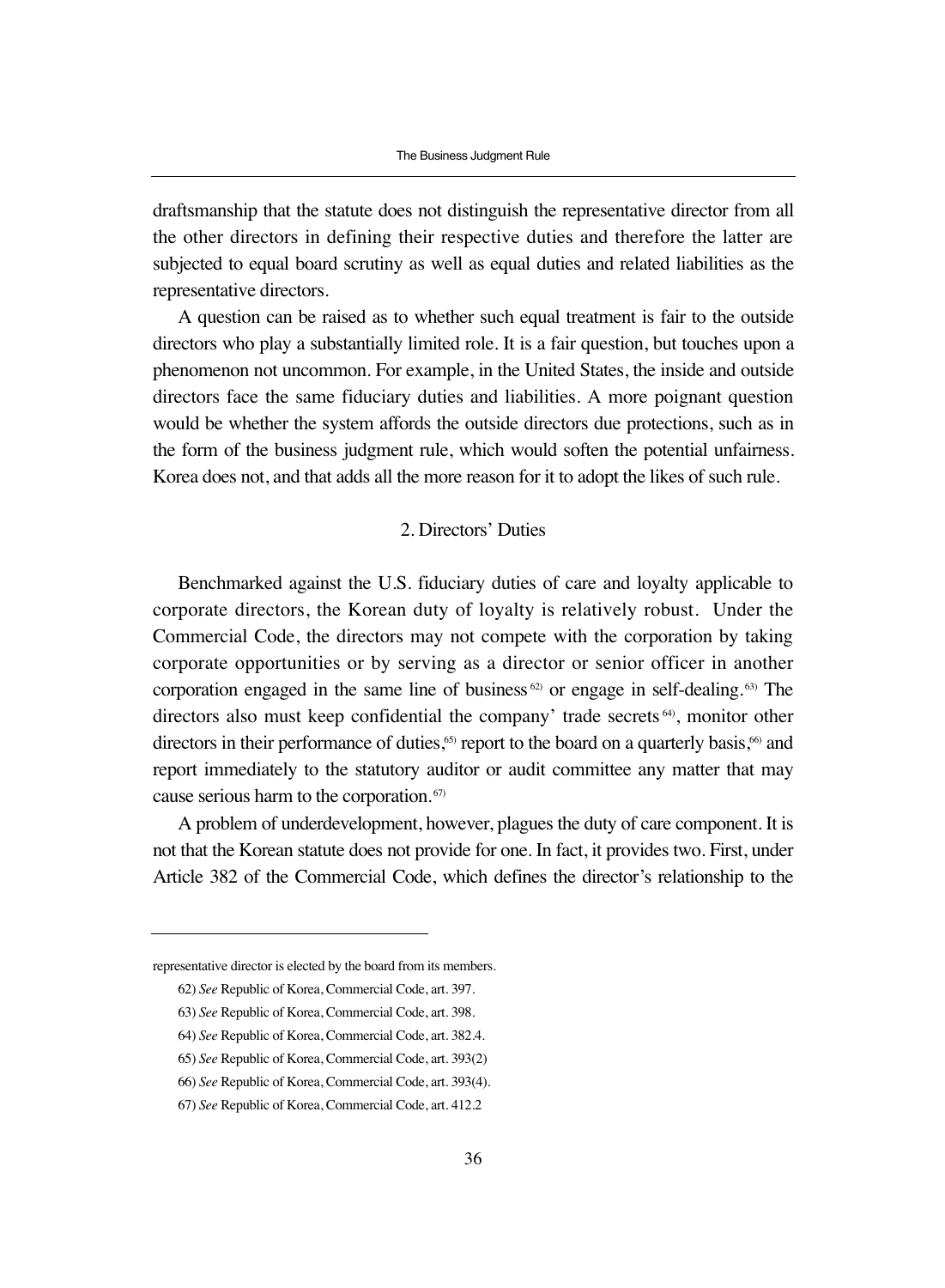corporation as that of a trustee fiduciary and imputes to the director the duties applicable to such fiduciary under the Civil Code, the director has a duty to "carry out the business entrusted to him with the care of a good custodian and in accordance with the original intent of such entrustment." 68) In addition, under Article 382-3 of the Commercial Code, which was added in 1998, the director has a duty to "perform his duties diligently in the interest of the corporation and in accordance with laws and the corporate charter."

These are fine words, but either provision is devoid of any substance. Part of the problem is systemic in that, as discussed previously, Korean statutes are seldom accompanied by published legislative intent or formal definitions. And thus far, partially due to the relatively recentness of director liability litigations, the Korean courts have provided little meaningful guidance on how to apply said provisions.

First of all, to dissect the meaning of the Article 382 duty of care (incorporating the language from Article 681 of the Civil Code), it is unclear what would be the "original intent" of the entrustment applicable to corporate directors, other than perhaps, as may be inferred from Article 382.3, to act in the interest of the corporation in accordance with applicable laws and the corporate charter. The nature and amount of "care" that is required is also unspecified.

Furthermore, the function of the Article 382-3 duty of diligence is also unclear. Some commentators argue that such duty was intended as the duty of loyalty found in Anglo-American jurisprudence, by noting that the Korean term for diligence, *choongsil*, may on a stretch be interpreted as meaning loyalty.<sup>69)</sup> However, given that the duty of loyalty component has been robustly expressed in Korean statutes as noted above, it is questionable whether the duty of diligence adds any substance. The majority view among Korea's legal scholars is therefore that the duty of diligence serves to merely emphasize for the director the importance of exercising care and diligence in the performance of their duties.<sup>70</sup>

A mystery remains, though, as to the nature of the care and diligence required under the Commercial Code. Further, one is left wondering whether, based on a strict reading of both provisions, acting within the scope of authority specified under the laws and the corporate charter and in the interest of the corporation should not satisfy

<sup>68)</sup> *See* Republic of Korea, Civil Code, art. 681.

<sup>69)</sup> *See* Hyung-Rak Jung, *Treatise on the Commercial Code*[*sangbeop gangui*] 831-834 (2001).

<sup>70)</sup> *See id*.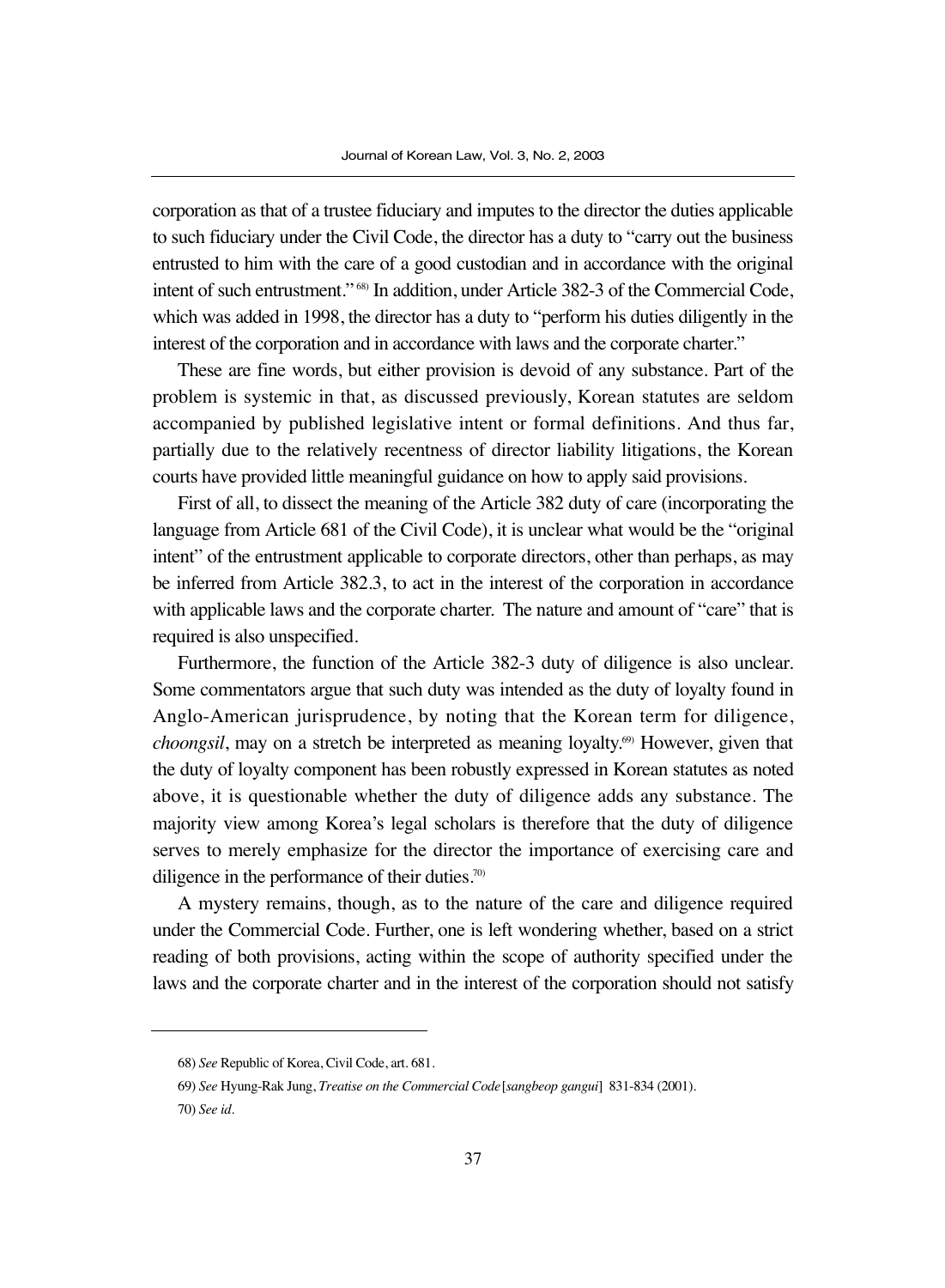the statutory duties of care and negligence.

To be fair, the lack of substance in the duty of care element is not a problem endemic to Korea only. Even the Delaware courts, probably the most experienced and influential source of American corporate law, did not specify substance for the duty of care until 1963,<sup>71)</sup> and the debate is still brewing as to its proper content.<sup>72)</sup> However, Delaware at least offers the minimum guideline of informedness, which can be used as a practical standard of conduct by corporate directors in most situations involving active decision-making.73) Korea does not. Furthermore, as we shall see shortly, since the Korean liability regime is skewed heavily against the directors, they are indeed squeezed into a place between a rock and a hard place, lacking guidance on how to act and easily punished for honest errors made while acting in the dark as well as for good decisions that turn out badly due to no fault of their own.

#### 3. Director Liability

Under the Commercial Code, the directors may be held jointly and severally liable for harm suffered by the corporation<sup> $74)$ </sup> or by third parties.<sup>75)</sup> Such liability applies equally to the representative director and any "unofficial control person" who indirectly controls a director.<sup>76</sup> Liability is imposed personally on the directors at fault, and in the event the action in question was taken pursuant to a board resolution, on those directors who voted for the resolution<sup> $77$ </sup> or whose names are not recorded in the corporate minutes as having voted against to the resolution.78)

In a derivative action a director may avoid liability to the corporation if the shareholders unanimously approved his action.<sup>79)</sup> No such exemption is available in third party actions. As for remedies, while monetary damage is available in both types

<sup>71)</sup> *See* Lyman Johnson, "Rethinking the Business Judgment Rule", 24 *DEL. J. CORP. L*. 787, 794 (1999).

<sup>72)</sup> *See id*.

<sup>73)</sup> *See id*. at 805.

<sup>74)</sup> *See* Republic of Korea, Commercial Code, art. 399(1).

<sup>75)</sup> *See* Republic of Korea, Commercial Code, art. 401(1).

<sup>76)</sup> *See* Republic of Korea, Commercial Code, art. 401-2

<sup>77)</sup> *See* Republic of Korea, Commercial Code, art. 399(2)

<sup>78)</sup> *See* Republic of Korea, Commercial Code, art. 399(3).

<sup>79)</sup> *See* Republic of Korea, Commercial Code, art. 400.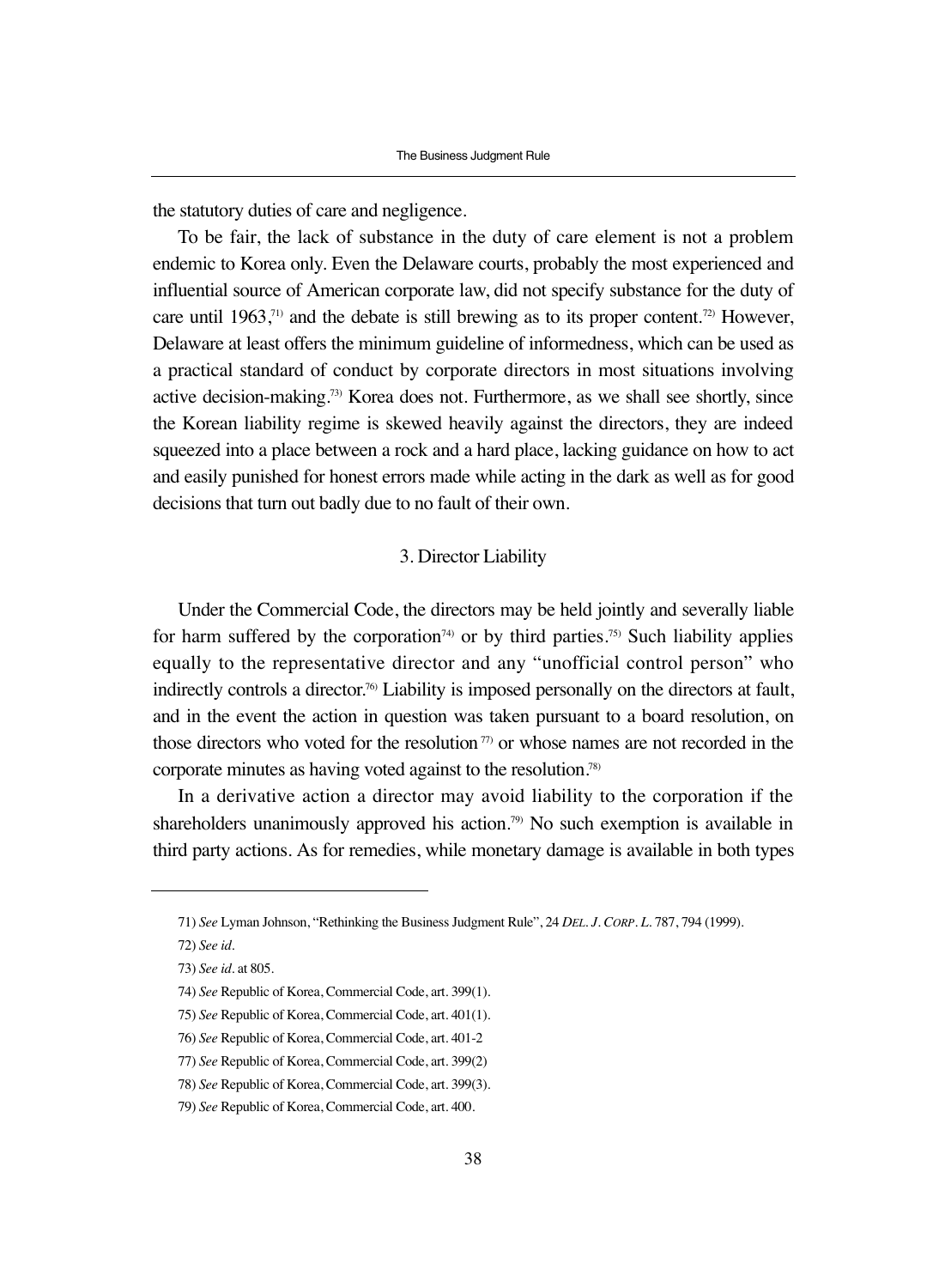of action, injunctive relief may be granted only in derivative actions and to the extent that the corporation faces a threat of "irreversible harm." 80)

For both derivative and third party actions, there are two avenues by which a director liability action may be brought. One is through the Commercial Code, which specifies separate causes of action for the derivative and third party suits. The other is through the "illegality" claim under the Civil Code, which applies uniformly to both types of suits but involves different elements, evidentiary rules and statutes of limitation from those required under the Commercial Code. Unfortunately, however, as discussed below, none of the foregoing causes of action is logically coherent or conducive to a procedurally and substantively equitable outcome.

#### a) The Commercial Code Cause of Action

Under Article 399 of the Commercial Code, directors may be held jointly and severally liable to the corporation for (i) a violation of the laws or the corporate charter, or (ii) a dereliction of the directorial duties.<sup>81)</sup> While apparently short and simple, this provision is home to many analytical and practical pitfalls.

First, there is some debate over whether a violation of the laws or the corporate charter constitutes a *per se,* or strict, liability.82) While the majority of commentators agree that it does, the minority view is that the defendant director should not be held liable if he could prove that such violation was not due to an intentional or negligent misconduct of the director. 83)

This dispute stems from the issue of whether the liability provisions of the Commercial Code are subsumed in their entirety by the contractual breach provisions of the Civil Code. As noted above, under Article 382(2) of the Commercial Code, a director is deemed to have a contractual relationship to the corporation as its trustee, and a breach of contract is governed by provisions of the Civil Code. $84$  One such relevant Civil Code provision is Article 390, which states: "If the obligor does not

<sup>80)</sup> *See* Republic of Korea, Commercial Code, art. 402.

<sup>81)</sup> *See* Republic of Korea, Commercial Code, art. 399(1).

<sup>82)</sup> *See* Jung, *supra* note 69, at 846.

<sup>83)</sup> *See id*.

<sup>84)</sup> *See* Republic of Korea, Commercial Code, art. 382(2).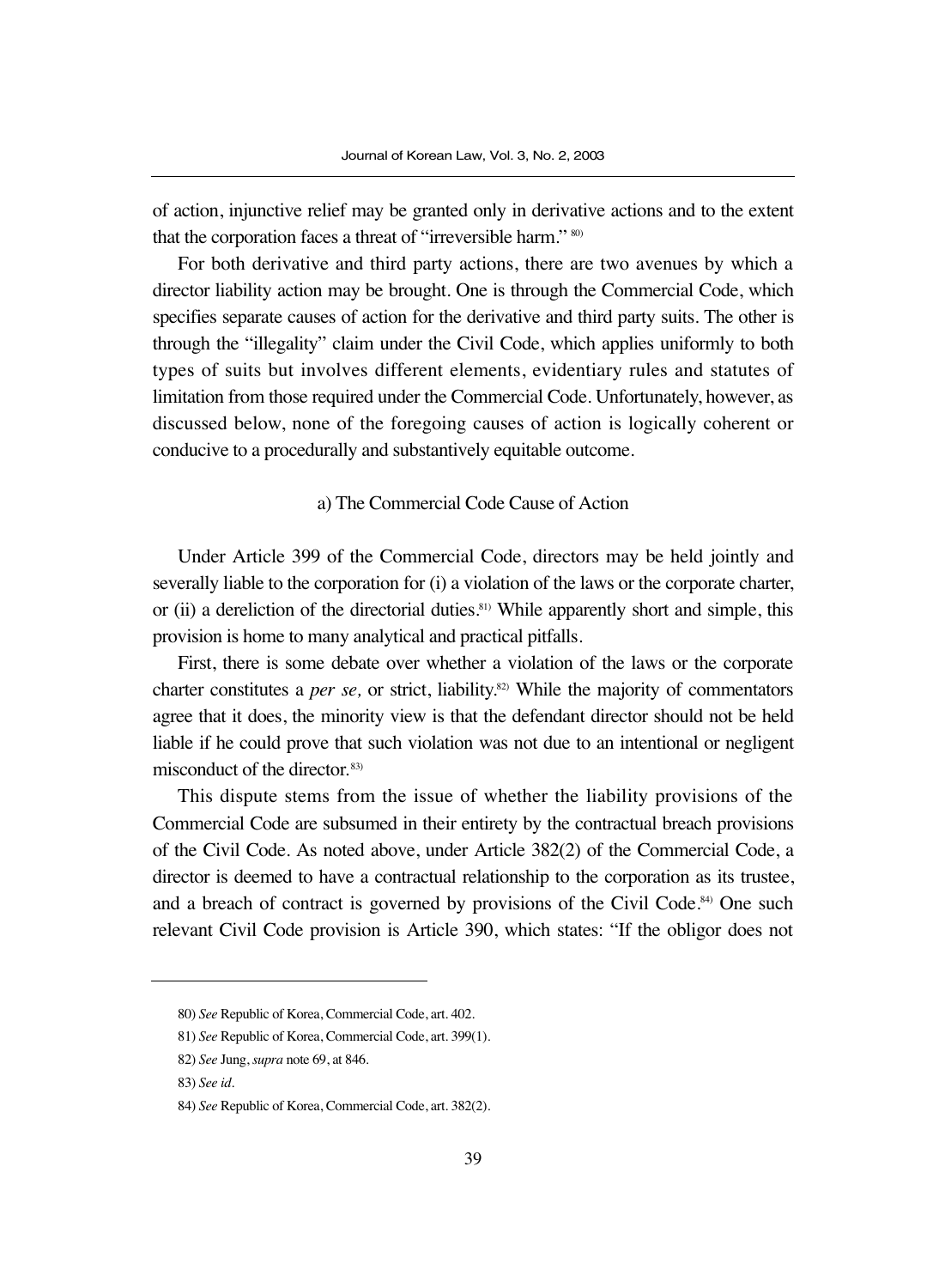perform in accordance with the terms of the contract, the obligee may sue for damages, unless such non-performance is not due to an intentional or negligent misconduct of the obligor." 85) Thus, the argument goes that, if for instance a director violated a statutory provision because of lack of knowledge of such provision, the violation was neither intentional nor negligent (given that in Korea ignorance of the law does not necessarily constitute negligence) and the director therefore should not be held liable. But the issue remains unresolved in yet another illustration of the underdeveloped nature of Korean statutes on director liability.

Furthermore, what to make of a 'dereliction of duties' is inherently unclear since the scope of director duties remains largely undefined, particularly with respect to the duty of care. And since it is undetermined how much care a director should exercise, the same applies to determining when a breach of such duty occurs, similar to the classic "chicken or egg" dilemma.

This problem is actually made worse in actual litigation due to the court's unfiltered importation into director liability suits of the Civil Code provisions on evidentiary rules and the notion of foreseeability.

The default rules of evidence governing Korean civil litigations are based on the Learned Hand notion that between the plaintiff and the defendant, whoever has the lesser burden of proof, as measured by informational access or proximity to the source, is made to bear the evidentiary burden. Furthermore, under Article 390 of the Civil Code, the defendant obligor (in our case, the director) has the burden of proving the absence of an intentional or negligent act on his part in connection with the alleged breach.86) Combined, what this means is that the defendant director has the burden of establishing not only what his duties are, but also that he did not breach such duties and further that there was no fault on his part with respect to a possibly non-existent duty that he probably did not commit.

This outcome would have been comedic but for the unfairness to the director. Ironically, however, such rule is justified under a notion of equity that the court, as an active guardian of the "weak", should correct for any informational asymmetry between litigants. The rule may make sense as a general principle of law; however, in the context of director liability suits where the rules of the game are virtually non-

<sup>85)</sup> *See* Republic of Korea, Civil Code, art. 390.

<sup>86)</sup> *See* Republic of Korea, Civil Code, art. 390.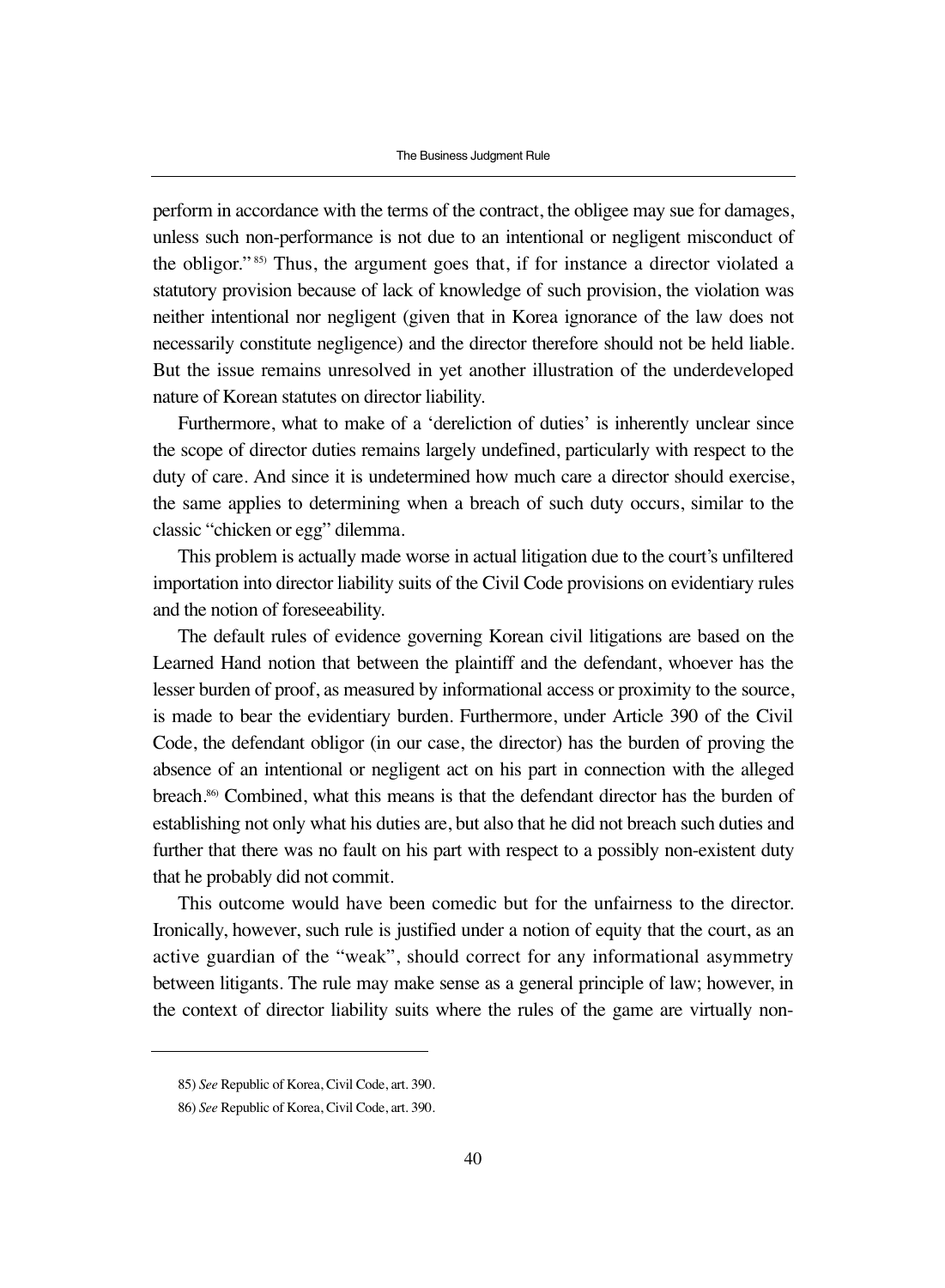existent, the evidentiary rule unduly has an outcome-determinative effect by placing an exorbitantly heavy burden of proof on the defendant director.

The foreseeability issue is an even greater hurdle. Under Article 393 of the Civil Code, damages arising from a breach of contract are limited to the "ordinary and normal" limits, provided that in the case of damages "caused by special circumstances" the obligor shall be liable only if he "knew or could have known" of such circumstances.<sup>87)</sup> Again, the evidentiary rule operates so that the defendant director has to establish not only the existence of the intervening special circumstance, but also that he lacked actual or imputed knowledge thereof.

The foreseeability provision is problematic on several points. First of all, it is unclear whether the provision adds any practical value. This is because the notion of negligence already incorporates the concept of foreseeability under Korean law, and therefore if negligence is established in the course of litigation as a matter of law and fact, there is no role for foreseeability to play in assessing the amount of damages. The provision also has little applicability as to an intentional act since such notion involves a belief that a result was substantially certain to occur.

The foreseeability provision is also unduly unfair to the defendant director. One, there is no reasonableness qualifier. Therefore, the director can be on the hook for failing to anticipate even the most remotely possible contingency. Two, the notion of foreseeability by necessity drags judicial scrutiny into the consequences of the director's decision, or its substantive merit. Thus, his ex ante cover is blown by any post facto slip no matter how reasonable a director's precautionary measures may be in the eyes of equity.

The latter point contradicts the principal underpinning of the business judgment rule, which is that the court should be reluctant to second-guess the substantive merit of the director's business decision, as measured by its consequences.

In fact, as will be discussed below in greater detail, there have been some efforts by the Korean court to adopt the main thrust of the business judgment rule by dictating that a review of whether a director has met his fiduciary duties of care and diligence be "process-oriented" rather than "result-based." Such stance would have worked if Article 399 on director liability were the only concern. However, by operation of Article 393, which requires a review of the consequences of the director's decision for

<sup>87)</sup> *See* Republic of Korea, Civil Code, art. 393.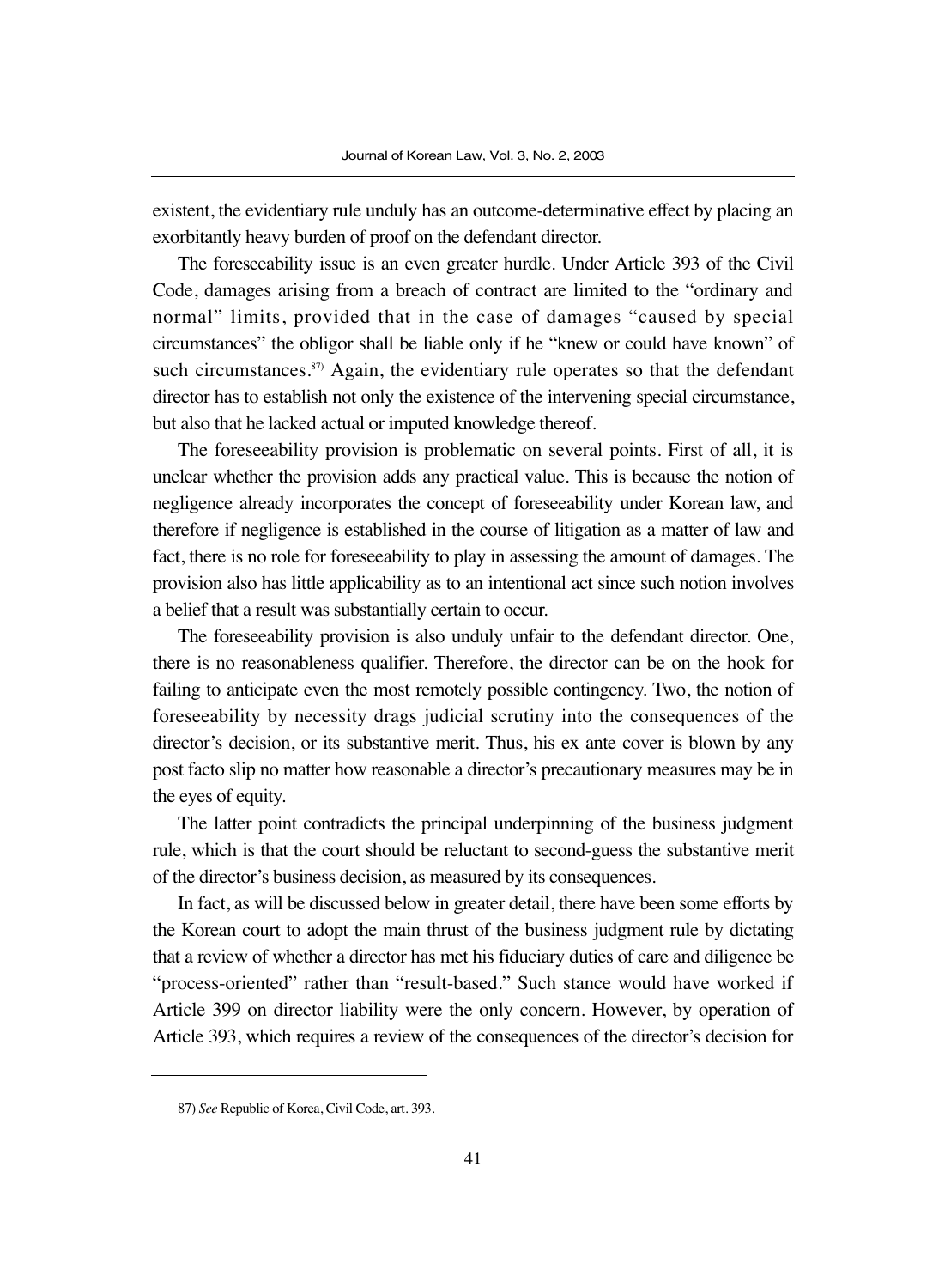the purpose of foreseeability analysis, the judicial approach does not quite reach its intended effect.

The Korean statutes do provide for certain saving graces. However, in each case, they leave much to be desired. One saving mechanism concerns the shareholder ratification of director actions, as mentioned above. However, since such ratification requires a unanimous approval, including that of the suing shareholder, the provision has little practical value.

Another comes in the form of mitigated damages under Article 765 of the Civil Code, which provides that (i) if damages from a contractual breach are not caused by an intentional or grossly negligent act, and further if the payment of such damages would create a substantial hardship on the defendant in terms of maintaining his livelihood, the defendant may petition the court to reduce the amount of such damages, and (ii) the court may so reduce based on considerations of the relative economic conditions of the litigants as well as the cause of such damages.<sup>88)</sup>

Article 765 is certainly better than nothing. However, it comes too little too late in the game. In a society like Korea where face counts much, substantial damage in the form of an irreversible stigma is already done to the defendant director at the point that he is found to have negligently or intentionally abandoned his fiduciary duties. The problem is especially severe given that outside directorship is often doled out as an honorary position. Furthermore, a finding of liability under the Civil Code also takes a real bite in the sense that it can be used for any criminal proceedings against the director and under Articles 191-16(3), 54-5(4) and 191-12(3) of the Korean Securities Exchange Code, a person convicted of criminal acts punishable by imprisonment may be barred from serving as an outside director of a publicly traded company for two years.

### b) The "Illegality" Cause of Action

Under Article 750 of the Civil Code, a person who harms another person in the course of an "illegal" act involving an intentional or negligent conduct is liable for the resulting damages.89) Article 750 establishes a conceptual framework that is nearly equivalent to a tort action in Korea. The scope of an "illegal" act here is all

<sup>88)</sup> *See* Republic of Korea, Civil Code, art. 765.

<sup>89)</sup> *See* Republic of Korea, Civil Code, art. 750.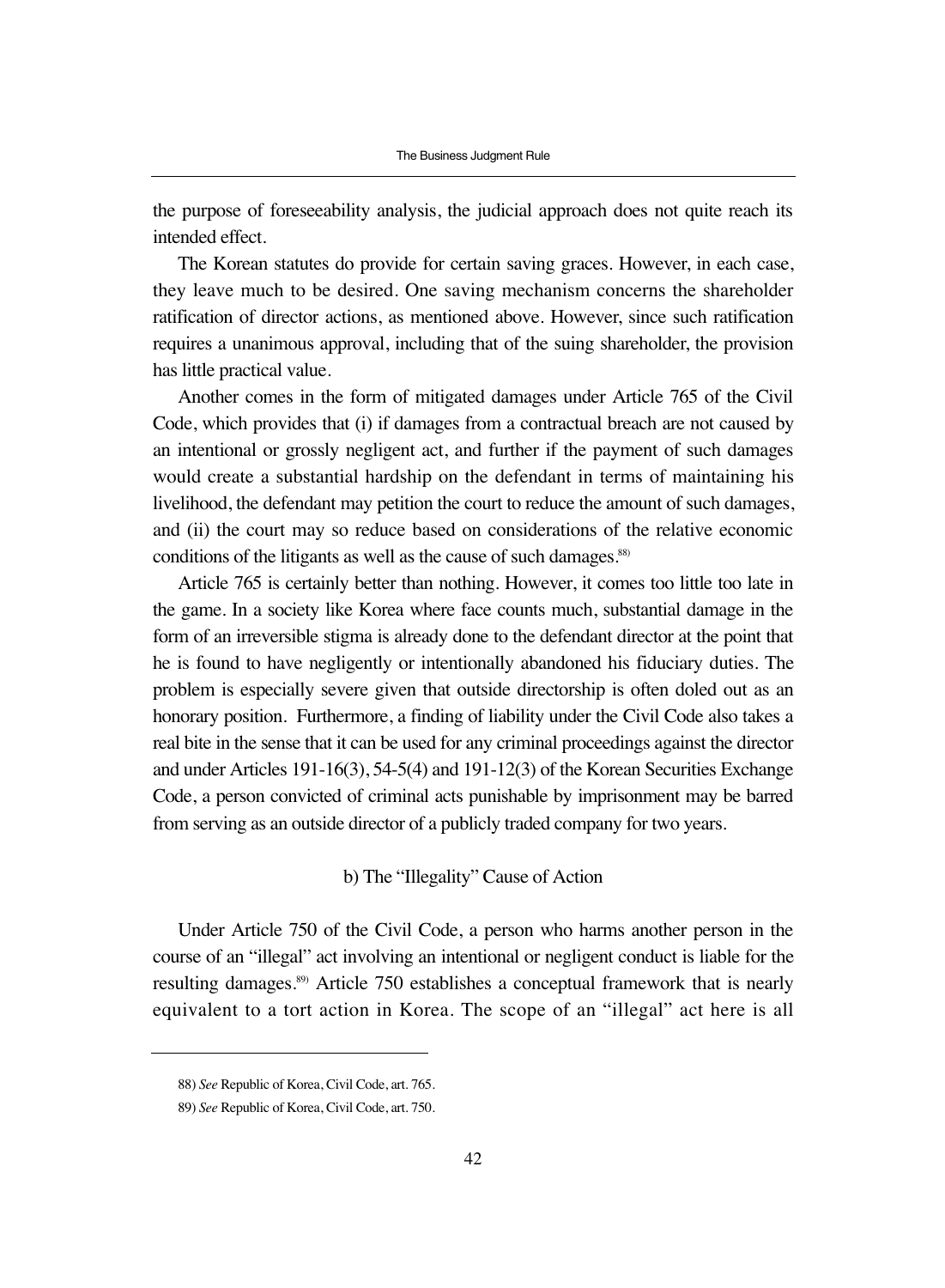encompassing. It includes not only a statutory or regulatory violation, but also an immoral or unethical act that is against Korea' "public policy." Essentially, the scope of its application is as pleases the presiding judge.

Technically, therefore, under the Article 750 illegality claim a double jeopardy situation may befall a director who has successfully defended himself in a liability action brought under the Commercial Code causes of action. In practice, however, such situation seldom happens if a motion for joinder is filed with the court, although there is no precedent that would require the granting of the joinder motion in such cases.

The illegality claim does provide certain practical advantages to the plaintiff. First, the statute of limitations for an illegality claim may run longer than that of a Commercial Code cause of action in that the former allows the statute to run until the later of 10 years from the occurrence of an illegal act or three years following the discovery thereof <sup>90</sup>) whereas the latter cuts off the running at 10 years following the act in question.<sup>91)</sup> Second, the illegality claim allows for restitution as an elective remedy in the case of corporate defamation although it is not clear precisely what actions the defendant must take in order to restore the good name of the corporation.

One offsetting feature of an illegality suit is that the burden of proof, at least as a default rule, lies entirely with the plaintiff. However, as has been seen before, such advantage may not mean much in practice given that there is no legal bar to prevent the judge from exercising his discretion to shift such burden to the defendant if the defendant has relatively better access to information than the plaintiff.

In short, the illegality cause of action under Article 750 unnecessarily places an additional layer of burden on the defendant director.

### 4. Liabilities to Third Parties

Under Section 401 of the Commercial Code, a director, together with other directors and the corporation, may be held jointly and severally liable to third parties for harm caused by the negligent performance of his duties if such misfeasance rises to the level of gross negligence or an intentional act. $92$ 

<sup>90)</sup> *See* Jung, *supra* note 69, at 854.

<sup>91)</sup> *See* Jung, *supra* note 69, at 851.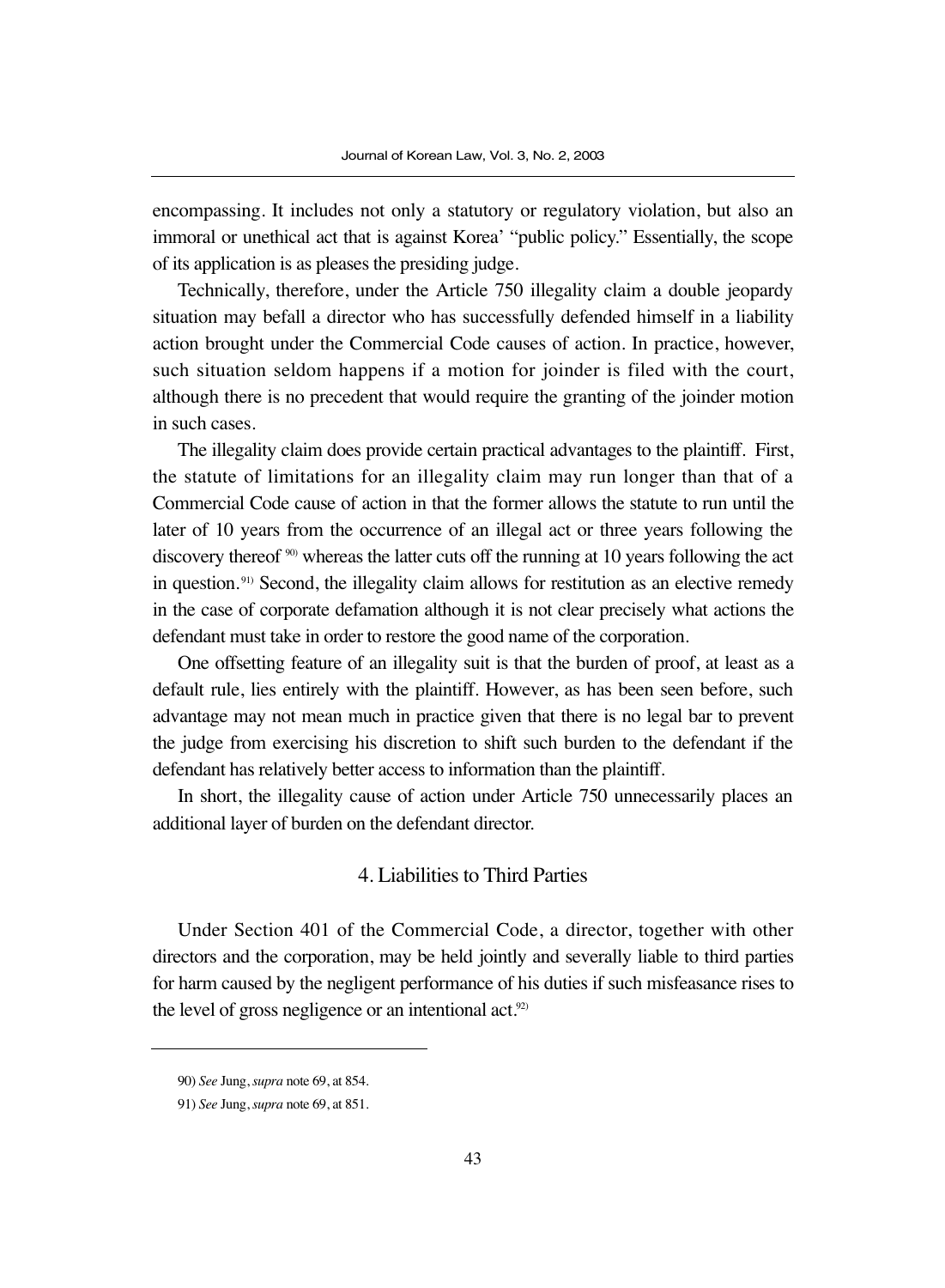This provision is based on the policy rationale of preventing directors from "thinly capitalizing" the company to the harm of outside parties who are at an informational disadvantage with respect to the company's financial status. However, as is the case with a good portion of Korean corporate law, Section 401 is based on an antiquated notion of equity. In other words, while the policy may have made sense in the pre-IMF corporate Korea when the company's founder coupling as the largest shareholder and representative director practically ran a one-man show while it was virtually impossible for a minority shareholder to bring a derivative suit due to strict standing and other requirements and the lending banks who were acting largely under government directives performed little financial due diligence, such policy no longer carries the same merit in today's world of outsider directors, shareholder activism and international credit rating agencies.

For one thing, the law is now aimed at the wrong target. If the corporate veil should be pierced for reasons of deliberately thin capitalization or improper commingling of assets, the beneficiaries, namely the owners of the corporation, should be on the hook, not the directors who are merely working at their behest. Granted that there may be a substantial overlap between the two, especially in the case of closely held companies. But even so, there should be at minimum some kind of liability protection for the outside directors of a public corporation who work for a fixed pay and own little equity in the company.<sup>93)</sup>

Another possible justification for third party liability is that it will deter director misbehavior in caving to unfairly biased equity-holder demands vis-a-vis the creditor. However, directors are principally fiduciaries of the corporation and its shareholders, not of outside parties. But by effectively imposing a competing fiduciary duty for the benefit of outside parties, Section 401 creates an inherent conflict of interests for the directors in contravention of the basic principles of corporate law.

Can Section 401 be justified by the fact other countries also have at least indirect mechanisms for holding directors accountable for harm to a third party? For instance, in the U.S., the corporation is directly liable to the third party, but it may seek indemnification from the directors for such harm if it was due to bad faith or gross negligence on the part of the director. However, the answer is still no since there is a

<sup>92)</sup> *See* Republic of Korea, Commercial Code art. 401.

<sup>93)</sup> *See* Eisenberg, *supra* note 32, at 445.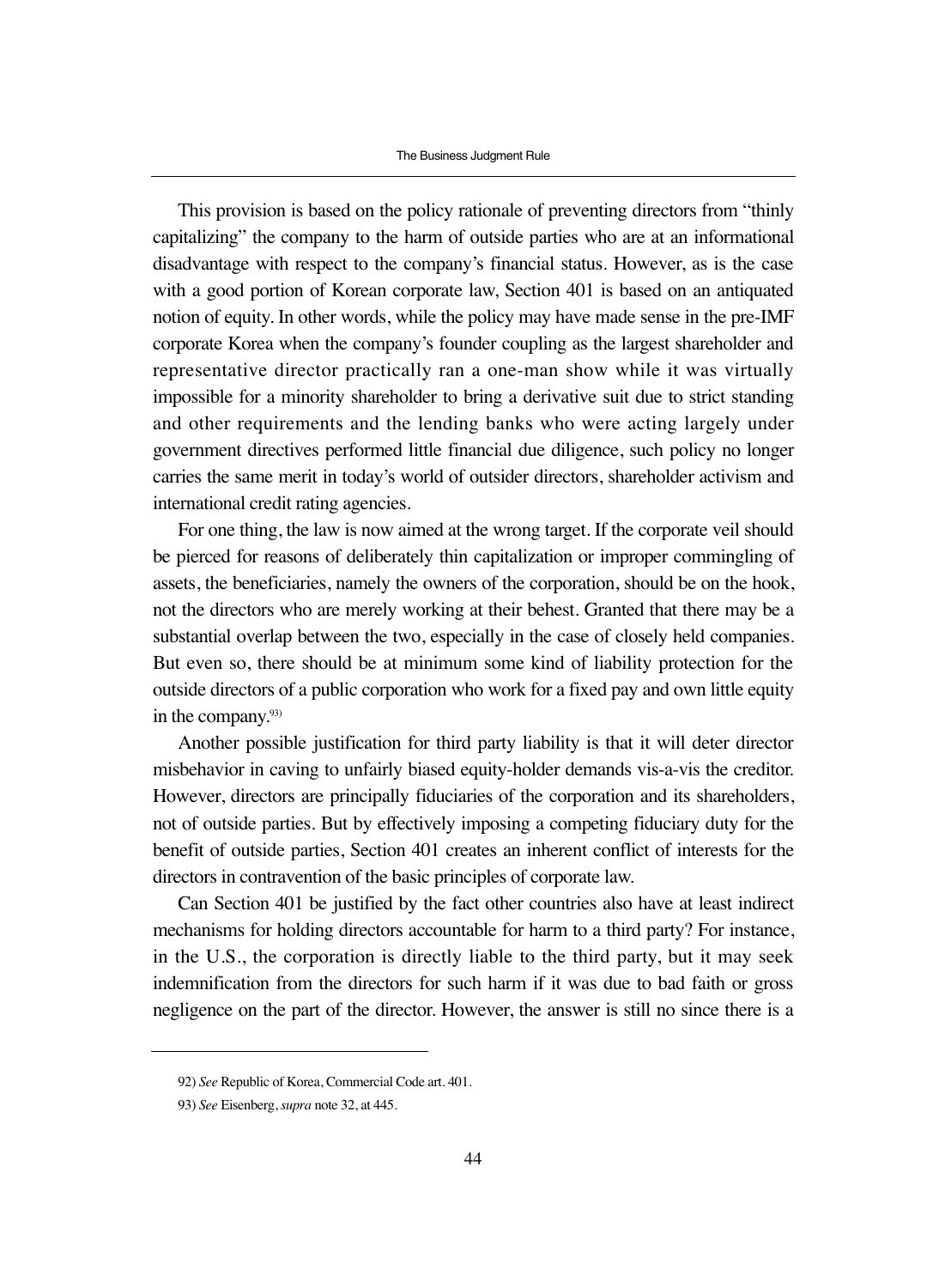critical difference between the U.S. system and Korea's Section 401. In the former, the notion of gross negligence is firmly founded on the protection of the business judgment rule. In Korea, the business judgment rule is still in its nascent form and does not yet provide the court with useful guidance for weeding out the truly grossly negligent or bad-faith decision-making process from a mere error in business judgment that unfortunately results in much harm to the corporation or to third parties. Therefore, in Korea it is possible for a director to be held liable for corporate debt even if the director was merely doing his job as a director in approving such loans and did it in the best interest of the corporation. In fact, that is precisely what the Korean Deposit Insurance Corporation, which like its U.S. counterpart insures a certain amount of bank customer deposits, is aiming to do on behalf of banks holding bad corporate debt. In the U.S., however, such suits would be dismissed at the outset under the rubric of the business judgment rule.

In this light, even the well-intentioned standard of gross negligence under Section 401 for third party claims (but not necessarily for derivative claims) may create perverse consequences. This is because in anticipation of the unprincipled shootout which is the current status of the director liability suits in Korea, directors will grapple at any available line of defense, and one such defense useful in establishing the lack of gross negligence is an act in compliance with common customs and usage. In other words, the directors will have an incentive not to be more daring than their counterparts in other corporations, contrary to the intent behind the Section 401 gross negligence standard in encouraging an acceptable level of risk taking for corporate directors.

Section 401 has another curious aspect in that it penalizes a "negligent performance" of directors' duties, but not a violation of the statute or corporate charter, as is the case in the provision governing liability to the corporation. Does the omission reflect the legislative intent to further reduce the scope of director liability in the case of third party liability (in addition to the gross negligence standard)? If so, the policy justification is unclear. For instance, the legislature could have gone the other way and limited director liability to a statutory or charter violation, which would have made more intuitive sense. At any rate, such omission represents yet another glaring hole in Korea's director liability jurisprudence and calls for judicial, if not legislative, repair.

In sum, the defects of the Korean statutes on director duties and liabilities can be summarized as a classic case of the blind leading the blind. First, there is no statutory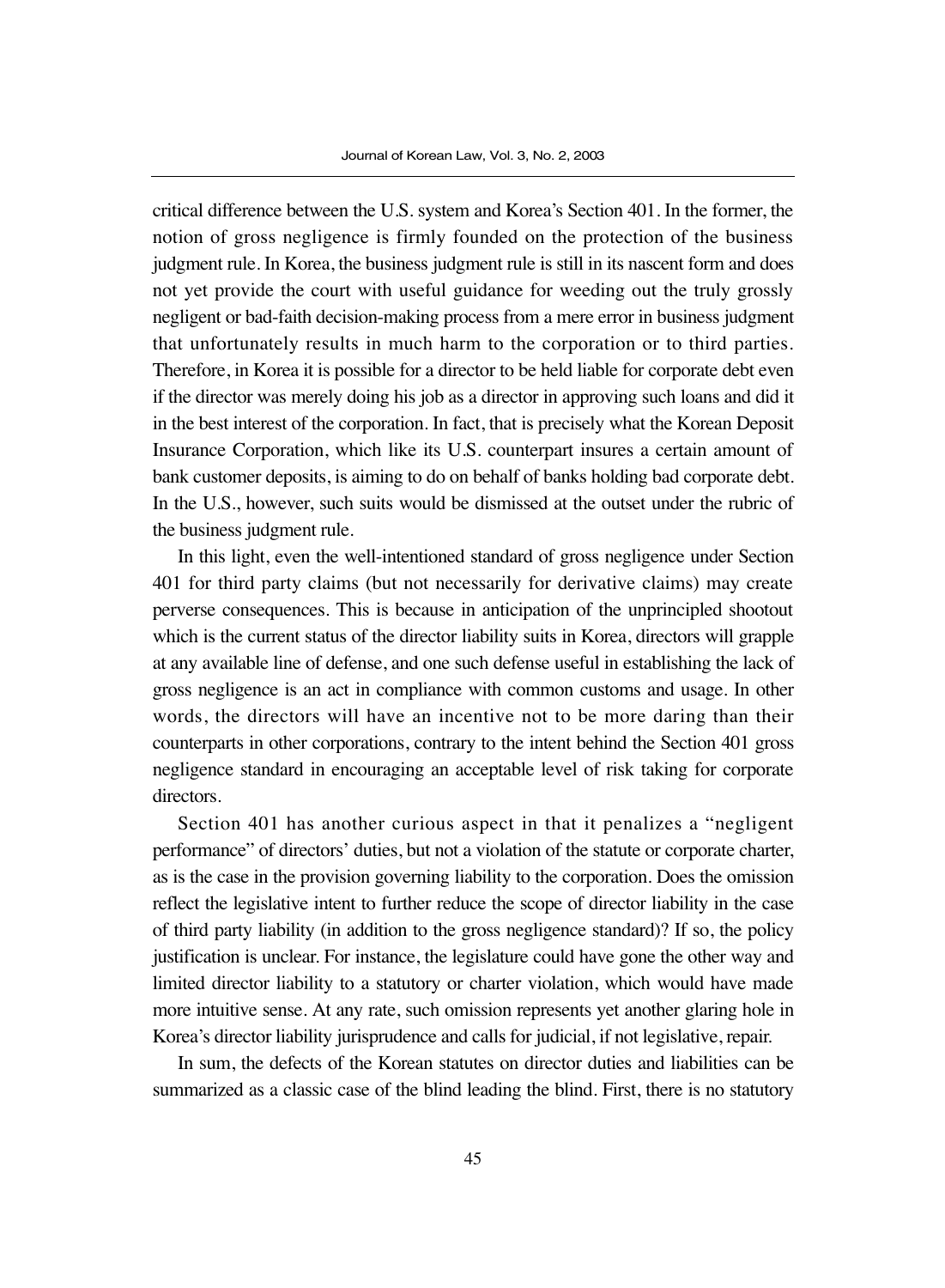guidance or safe harbor as to the level and scope of care and diligence the director should exercise to avoid future litigation. Second, even if there were some guidance, under the broad-based liability regime that spans both the Commercial Code and the Civil Code, the director could be dragged into court on virtually any ground that may be construed as illegal or negligent, barred only by the creativity of the plaintiff's lawyer and the mercy of the court. Third, once in litigation, the defendant directors have no effective weapon to fend off the charge of negligence, since they have the burden of proving that they did not fail in providing for every foreseeable contingency. Fourth, there is no cap on the amount of damages, and each director is jointly and severally held liable.

Given this statutory backdrop on the director duties and liabilities, the role of the judiciary becomes even more important in protecting the directors from frivolous suits. The next section reviews the extent to which the rule has found its place in Korean jurisprudence and highlights some ways for incorporating the rule more systematically.

# **V. Suggestions: A Case for Further Judicial Osmosis of the Business Judgment Rule**

There are a number of ways to protect the corporate directors from frivolous shareholder litigation. The cleanest and most powerful among them would be by means of director protection statutes as found in most American states. For instance, Section 102(b)(7) of the Delaware General Corporation Law authorizes the adoption by shareholders of the charter provision "eliminating or limiting the personal liability of a director to the corporation or its stockholders for monetary damages for breach of fiduciary duty as a director," provided that such provision may not apply to (i) "any breach of the director's duty of loyalty to the corporation or its stockholders," (ii) "acts or omissions not in good faith or which involve intentional misconduct or a knowing violation of law," (iii) "unlawful payments of dividends or unlawful stock purchases or redemptions," and (iv) "any transaction from which the director derived an improper personal benefit."

While a detailed analysis of the exact mechanism is beyond the scope of this essay, adoption of a similar legislative measure would not be inconsistent with the current statutory provisions of the Korean Commercial Code. The problem, though, is whether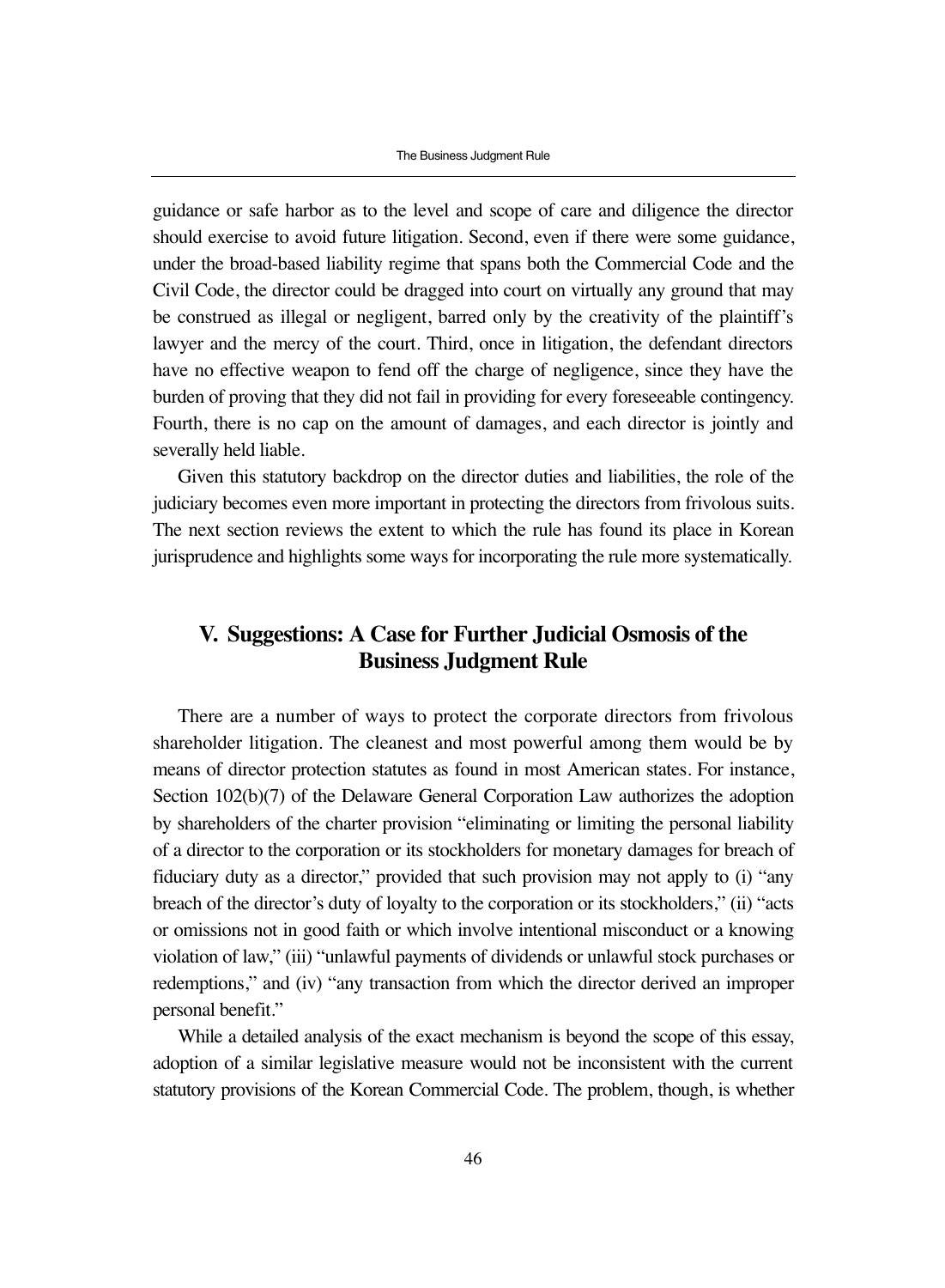there is a sufficient political will to make its enactment possible in the foreseeable future.

But the prospect is bleak. The recent corporate reform measures were adopted in the midst of an anti-corporate mood following the IMF crisis. Even to this date, corporate scandals involving huge sums of bribery and consumer fraud make headlines almost on a daily basis, and valid questions remain as to whether such practices are indeed leftovers from a bygone era, or a legacy that continues to be popular. Given the egalitarian bent in current Korean society, big businesses were never in favor in Korea; the recent and still ongoing rounds of corporate scandals make things worse. Even if a proposed legislation is narrowly constructed in the mode of Section 102(b)(7) of the DGCL, it is likely to face a broad-based skepticism and critics will jump on any such measure as an unfair loophole for the criminally rich. Briefly put, a prophylactic approach such as statutory reforms appears to be out of question for the time being.

Another director-protective mechanism would be the D&O insurance. Unfortunately, however, this market approach will be priced out for most medium-tosmall businesses in Korea. To begin with, the pool of enterprises is not large enough in Korea to allow precise measurement of risk or support a volume discount in insurance premiums. Furthermore, given the recent string of judgments against the corporate directors in the sums of tens of millions of dollars, the insurance premiums have skyrocketed. At the same time, the medium-to-small businesses are the ones that have to take the most risks and therefore, need the director liability insurance the most. But such risk profile will likely raise the premium for them, most often out of the price range they could afford.

In short, a more tailored and less expensive mechanism is needed to protect the Korean directors. And in that regard, the judicial approach best fits this profile. First, because of the highly selective appointment process based largely on academic performance and their choice to serve as judges despite the higher salary in the private sector, judges in Korea command wide respect for their intellectual competence and moral integrity. Therefore, their decisions, event those that seem to go against the grain of popular sentiment, are likely to face less resistance, certainly less than any legislative approach. Second, although the Korean precedents do not have a binding effect, the judges' decisions, if they are carefully reasoned, will work as a persuasive authority on future rulings. Third and most importantly, some of the Korean judges have already embraced the notion of the business judgment rule at least in its crude, primitive form. Therefore, there is at least a pre-existing framework into which the rule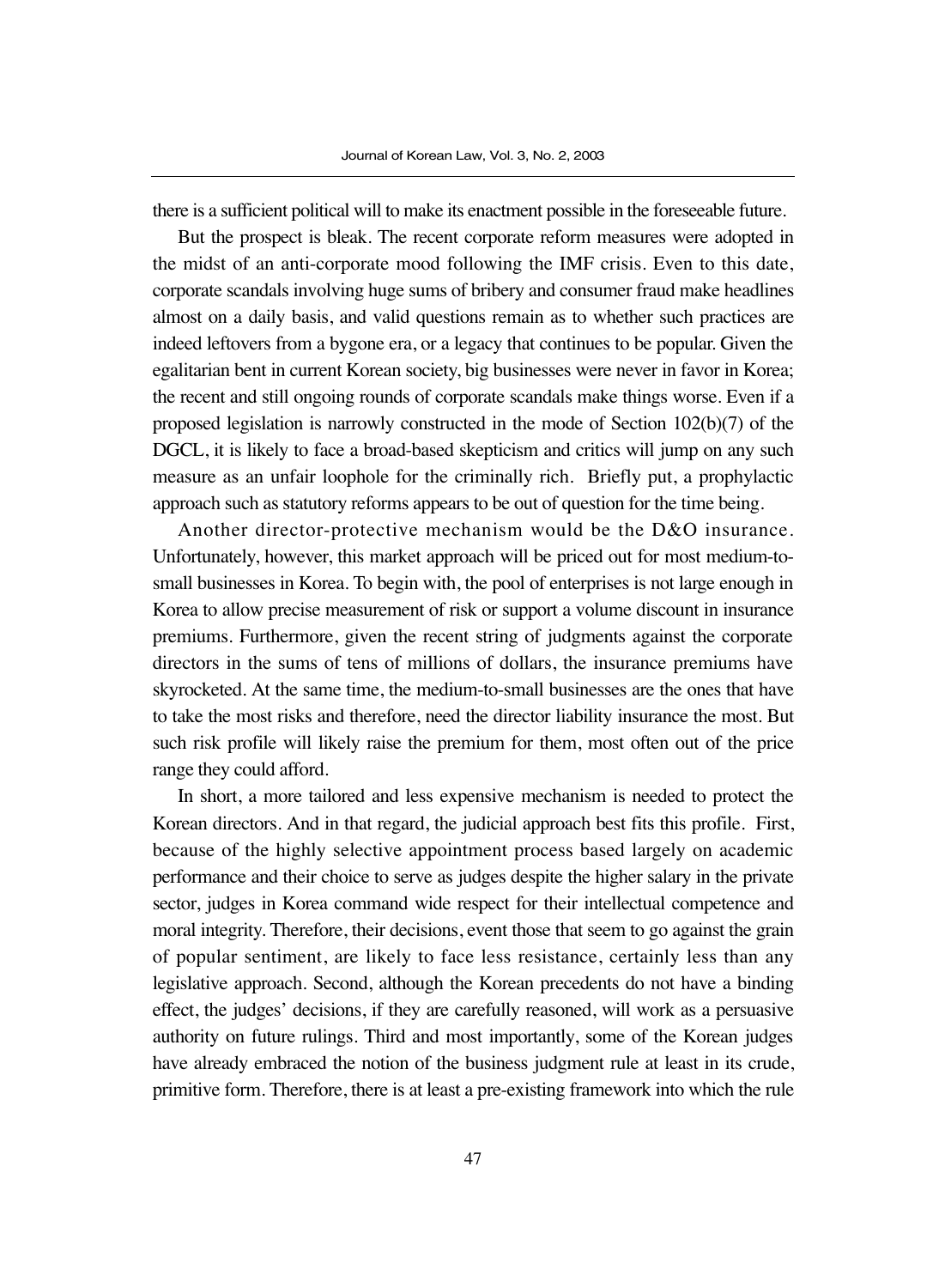can be incorporated.

An examination of the Korean precedents that discuss the business rule yields two general observations. First, the precedents for the most part have been lower court rulings. Therefore, while they do not have much persuasive power yet, as they are appealed to higher courts, as is often the case, the precedents are likely to increase in significance. The second observation is that most of the precedents have involved as defendants the directors of depository institutions. This is because one of the most active planintiffs has been the Korean Depository Insurance Corporation, which has been suing banks and other financial entities for improvidently lending money to nearinsolvent corporations, despite the safety and soundness principle governing depository institutions. One exception among the prominent cases is the case against the directors of Samsung Electronics, which case is currently pending at the High Court.

Thus, even where the court decisions appear to incorporate the main points of the business judgment rule, it is difficult to posit that such precedents apply to the nonfinancial companies with equal force since they are diluted by the special concerns for financial institutions arising out of the safety and soundness principle.

Furthermore, in terms of actual application, the business judgment rule has faced a primitive, unprincipled approach. The prime case in point is the Samsung case.<sup>94)</sup> that case, the lower court found the directors liable based on sets of facts that decidedly involved ordinary negligence. On one set of facts, which involved the board of directors approving the acquisition of a financially troubled company with the stated business purpose of diversifying into an apparently promising new line of business, which company was later resold at a loss due to the IMF crisis despite having received a substantial sum of additional capital investments, the Suwon District court found a breach of the fiduciary duties of care and diligence in part because (i) the directors should have foreseen the downturn in the business cycle in the industry to which the company belonged and therefore should have decided against the acquisition, and (ii) the defendant directors failed to prove that they had adequately informed themselves of all the necessary information for deciding the business merit of the question because they should have paid more attention to the financial statements in order to anticipate that the target company was unlikely to turn profitable within a foreseeable time frame.

Another set of facts in the Samsung case involved the board's decision to buy the

<sup>94)</sup> *See* Suwon District Decision No. 98GaHap22533, *en banc* dated December 27, 2001.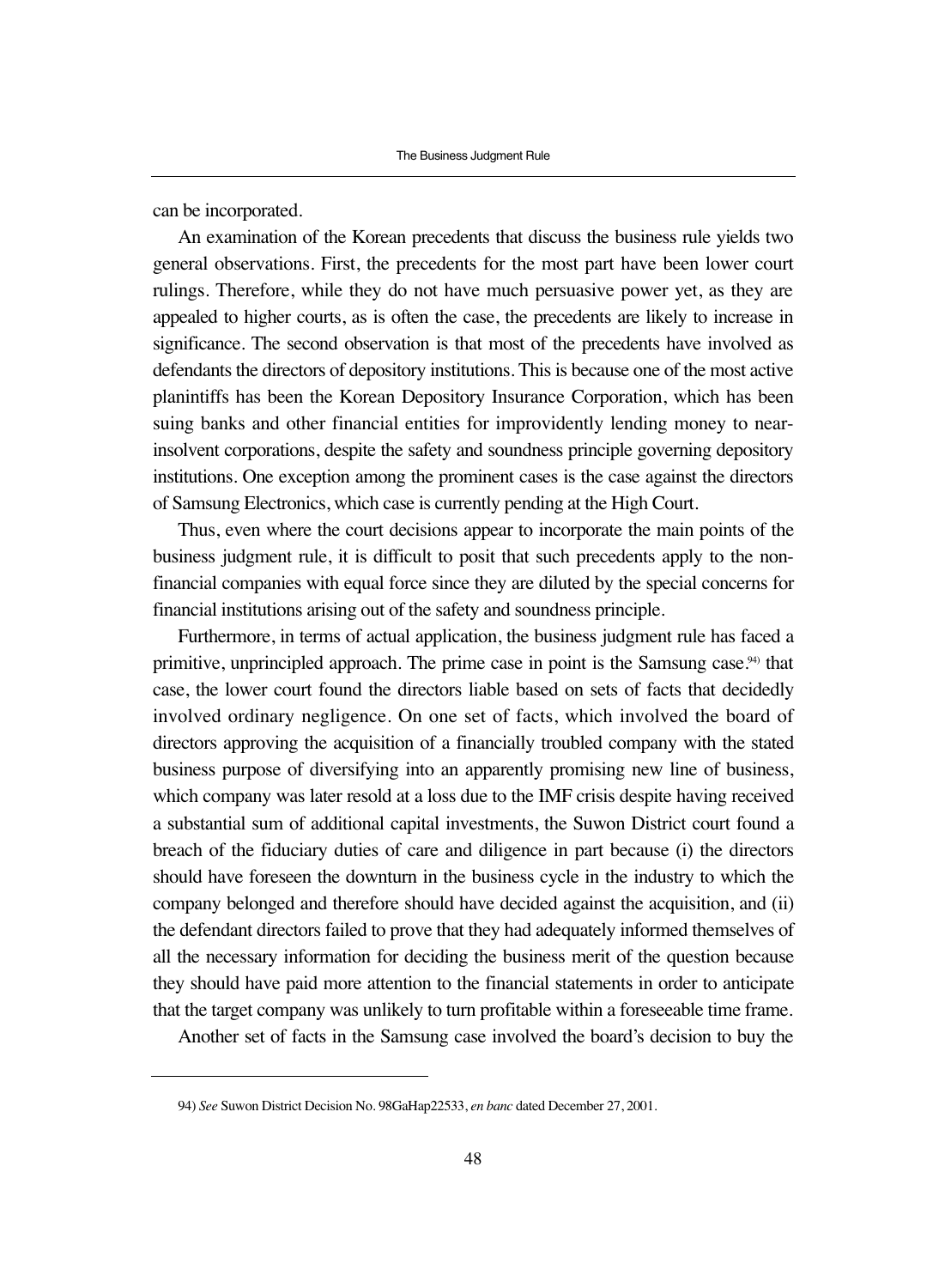stock of a company and later resell this stock to an affiliate at a price substantially lower than the purchase price. Here, the court also found a breach of fiduciary duties because the sale price approved by the directors was based on what the court determined to be an erroneous valuation method, despite the fact that (i) such valuation method was required by law at the time of sale and (ii) the directors relied on a reputable accounting firm for the calculation of the sale price.

Either matter involves the kinds of facts that would have been dismissed at the pleading stage in a U.S. court proceeding.

In the Samsung case, it is also noteworthy that in both matters, the court took trouble to analyze the financial statements of the target company in order to recommend a way to read between the lines (the first set of facts) and to evaluate the merit (or the lack thereof) of a commonly accepted valuated method by commenting on esoteric issues such as whether the book or fair market value should be used in valuing dormant real estate of a company. Again, such endeavor is something that would have been forestalled at the outset in a U.S. court proceeding for reasons of the relative expertise of the court and the efficient allocation of judicial resources.

Of course, it will be unfair to evaluate the wisdom of a Korean court's decision purely by analogy to a hypothetical ruling in a U.S. court. However, the Samsung decision clearly and directly contravened the underlying policy rationales of the business judgment rule, and a defender of the ruling in that case has the burden to provide a countervailing justification, either in terms of law or policy. Apparently there was none, and this is a case where even the opponents of the business judgment rule concede that the court has gone too far. 95)

The Samsung case notwithstanding, the Korean courts, especially at the lower trial level, have referred to the business judgment rule in their decisions. Although these decisions mostly involved facts of lending decisions by financial institutions, it will be worthwhile to quote some of such discussions to gain a context on where the business judgment rule stands in the current jurisprudence of Korea as well as to grasp a sense of direction of what to expect next.

<sup>95)</sup> Joo-Young Kim, "People's Solidarity for Participatory Democracy", Q&A session at a symposium on the limits of the authority and liability of corporate directors sponsored by Korean Depository Insurance Corporation on September 18, 2003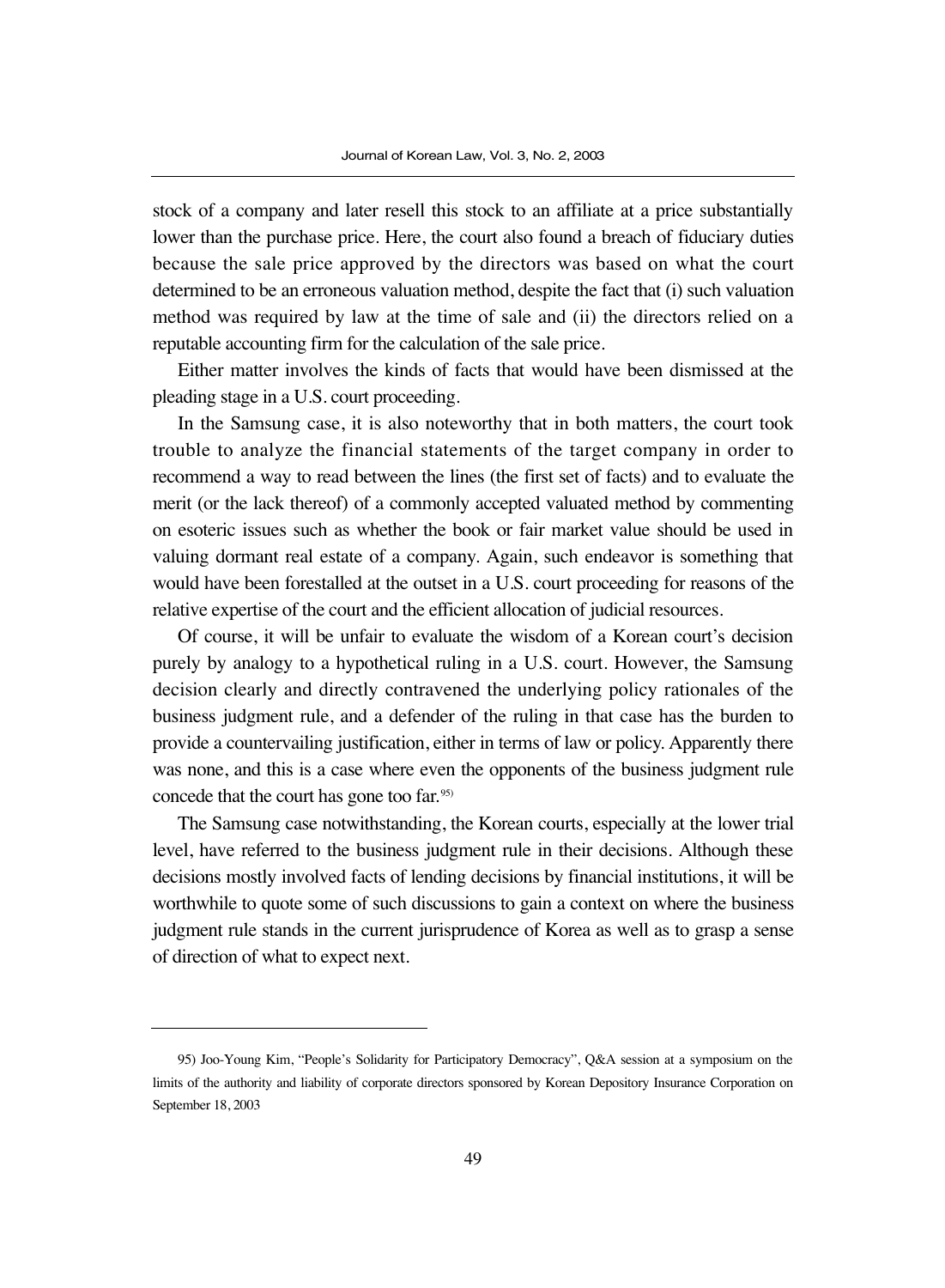### 1. Korean Supreme Court Case No. 2000da9086, decided on March 15, 2002<sup>96)</sup>

This Supreme Court case involved a claim that the officers of a commercial bank did not diligently perform their fiduciary duties to their corporation when they made a lending decision to a company that later became insolvent. Here, the court ruled that, with respect to a business judgment on lending, an officer of a financial institution who has conducted the loan analysis "in good faith, for the best interests of the company, in accordance with proper procedures and on the basis of reasonable information in light of the circumstances and the officer's position" would be deemed as lying "within the permitted discretions" and having fulfilled his fiduciary duties unless there was a "clearly unreasonable" misconduct in the performance of his duties. To determine whether there was a "clearly unreasonable" misconduct, the court noted that a comprehensive review of the relevant facts and circumstances, including the terms and conditions of the loan agreement, the loan size, repayment plan, the security for the loan, and the debtor company's asset profile, management history and the growth potential of company operations.

The court also noted that the officers and directors of a depository institution have a special duty to the public for the purposes of maintaining a sound and safe financial system, harboring at least a seed of doubt as to whether the aforementioned duties apply to officers and directors of a financial institution only. However, as to the hypothetical argument that the ruling here applies only to officers rather than directors, the majority view among commentators is that the same duties apply equally to directors and senior-ranking officers of a corporation.

2. Seoul High Court Case No. 2001na59417, decided on November 14, 2002<sup>97)</sup>

This appellate decision by the High Court involved a dispute over the lending limit

<sup>96)</sup> Quoted from Bok-Gi Hong, "The Duties of Directors and Applications of the Business Judgment Rule [*isa-ui uimoo-wa kyungyongpandan-ui wonchik*]" , presented at a symposium on the limits of the authority and liability of corporate directors sponsored by Korean Depository Insurance Corporation on September 18, 2003 (manuscript on file with author).

<sup>97)</sup> Quoted from Hong, *supra* note 96, at 43.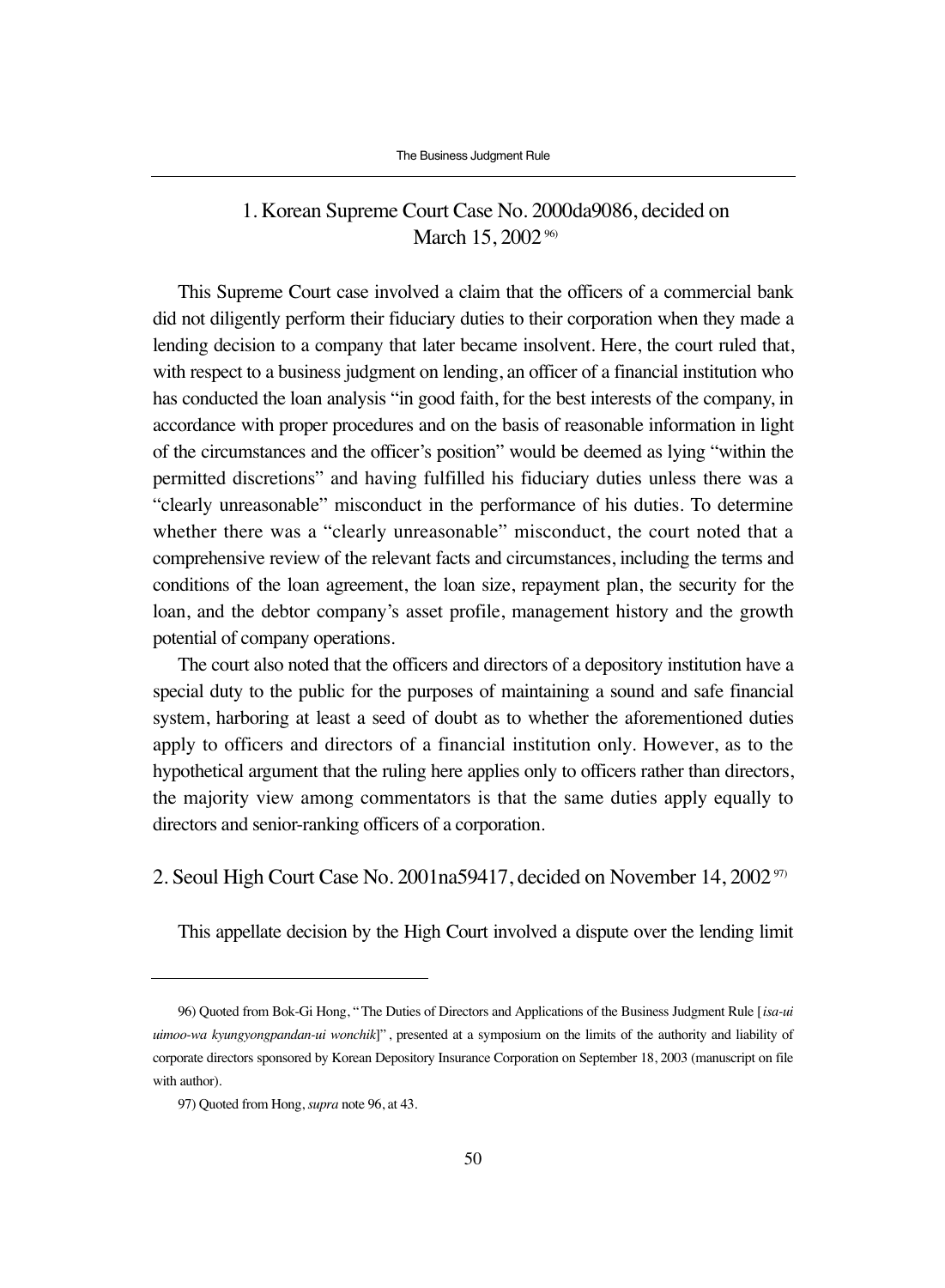set by a merchant bank. The court noted that while the directors of a financial institution have fiduciary duties that go beyond those applicable to a non-financial company, there were significant overlaps between them. One such overlap is that a director in making a business judgment should diligently obtain "easily accessible" information that may serve as the basis of the business judgment and should not make a "reckless or arbitrary" decision without first obtaining such information. The court noted that to the extent that the director acted in accordance with the foregoing precepts, he should be deemed to have acted within his discretion under the statute and the charter.

Most importantly for the business judgment rule, the court posited that the management of an enterprise inherently involves risk-taking, and therefore if a representative or other director made a judgment and executed such judgment within the bounds of reason applicable to an executive of a corporation, the director should not be held liable for harm subsequently suffered by the corporation as a result of such judgment on the grounds that the director violated his fiduciary duty of care.

3. Seoul High Court Case No. 2003na12672, decided on July 23, 200398)

In a sign of deference to the Supreme Court where similar facts are involved, the High Court quoted the language of the above-referenced Supreme Court case almost verbatim in specifying the duties of the officers of a financial institution.

# 4. Daegu District Court Case No. 99kahap13533, decided en banc on May 30, 2000<sup>99)</sup>

This case included a language remarkably similar to that found in the 2002 Seoul High Court in regards to the evaluation of a business decision on the basis of *ex post* facts. Given that the present case was heard before a lower trial court, this incidence demonstrates the power of persuasion among the Korean courts, despite the lack of a formal binding effect by a precedent.

<sup>98)</sup> *See id*. at 46.

<sup>99)</sup> *See id*. at 41.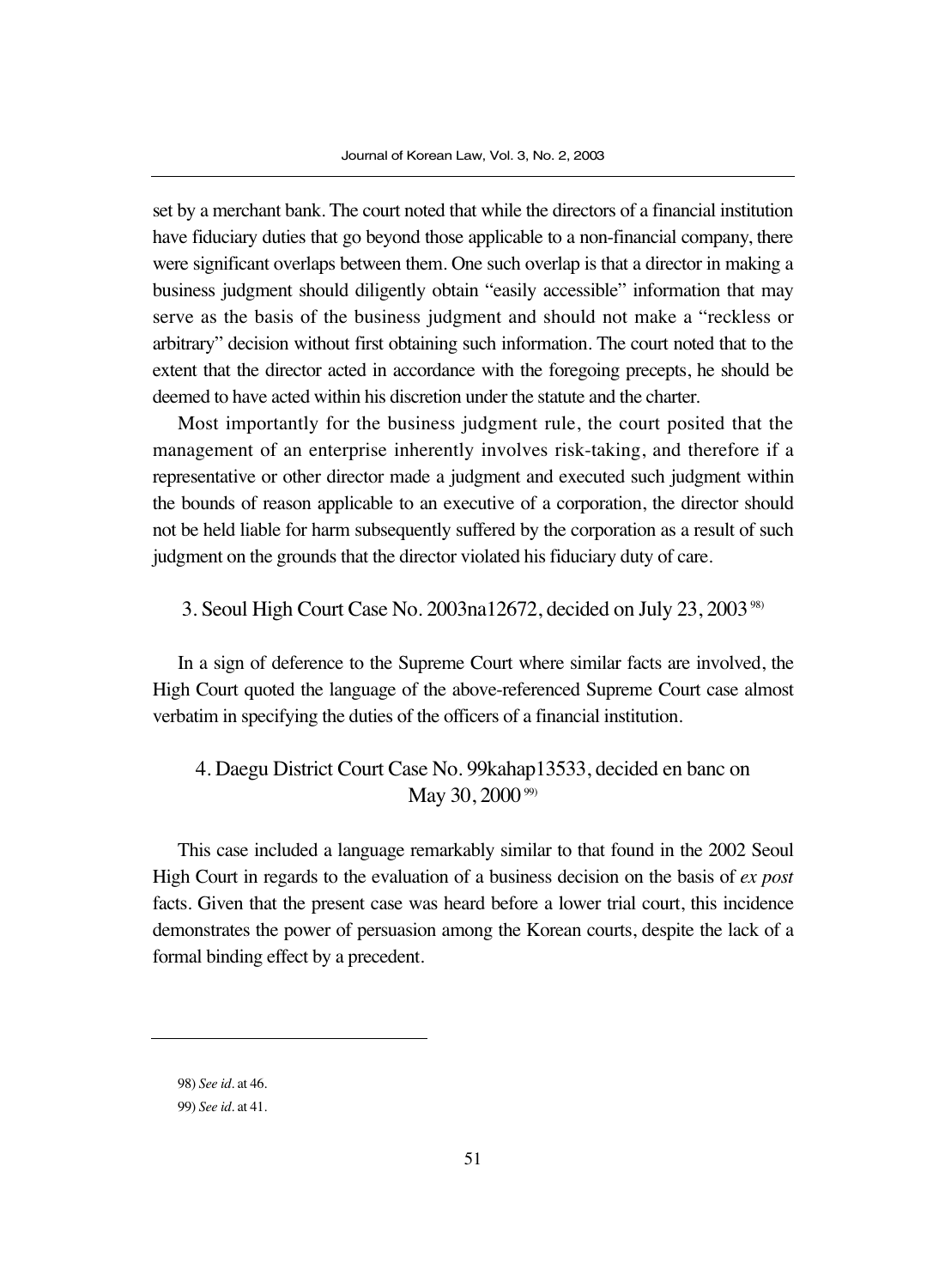## 5. Jeonju District Court Case No. 99kahap6639, decided en banc on February 14, 2003<sup>100)</sup>

In yet another tribute to the business judgment rule, the ruling in this case was noteworthy in that it distinguished a breach of the fiduciary duty of care from a mere error in business judgment. As for the relevant factors in making the distinction, the court here specified a list that for the most part was incorporated into later rulings by higher and other lower courts, including the economic situation at the time of the business decision, the loan size and security, the special circumstances of the business involved and the procedures taken by the directors and officers in reaching their business decisions.

As examined above, the current Korean jurisprudence seems to be receptive towards the business judgment rule, at least in its primitive form. However, there are still several deficiencies that require correction. The most glaring of them is the lack of a decision by the Korean Supreme Court that declares the applicability of the business judgment rule to non-financial corporations. Currently, a counterargument is possible on the technical grounds that all of the major cases decided so far that discuss the business judgment rule have involved financial corporations where special duties apply to the directors and officers under the principle of safety and soundness.

The Korean Supreme Court could stamp out such counterarguments by taking an unequivocally affirmative stand for the broad application of the business judgment rule. While even a decision by the Korean Supreme Court will not have a formal binding effect, its stature, coupled with its vested authority to oversee the personnel decisions of the lower court judges, i.e., promotional matters, should certainly carry much weight in influencing the future decisions of the lower courts.

Other actions that should be taken by the courts, especially the Korean Supreme Court, are as follows:

• Distinguish between the breach of the fiduciary duty of care from a mere error in business judgment. The former should be punished; the latter should not. The court can effect this principle by refusing to

<sup>100)</sup> *See id*. at 44.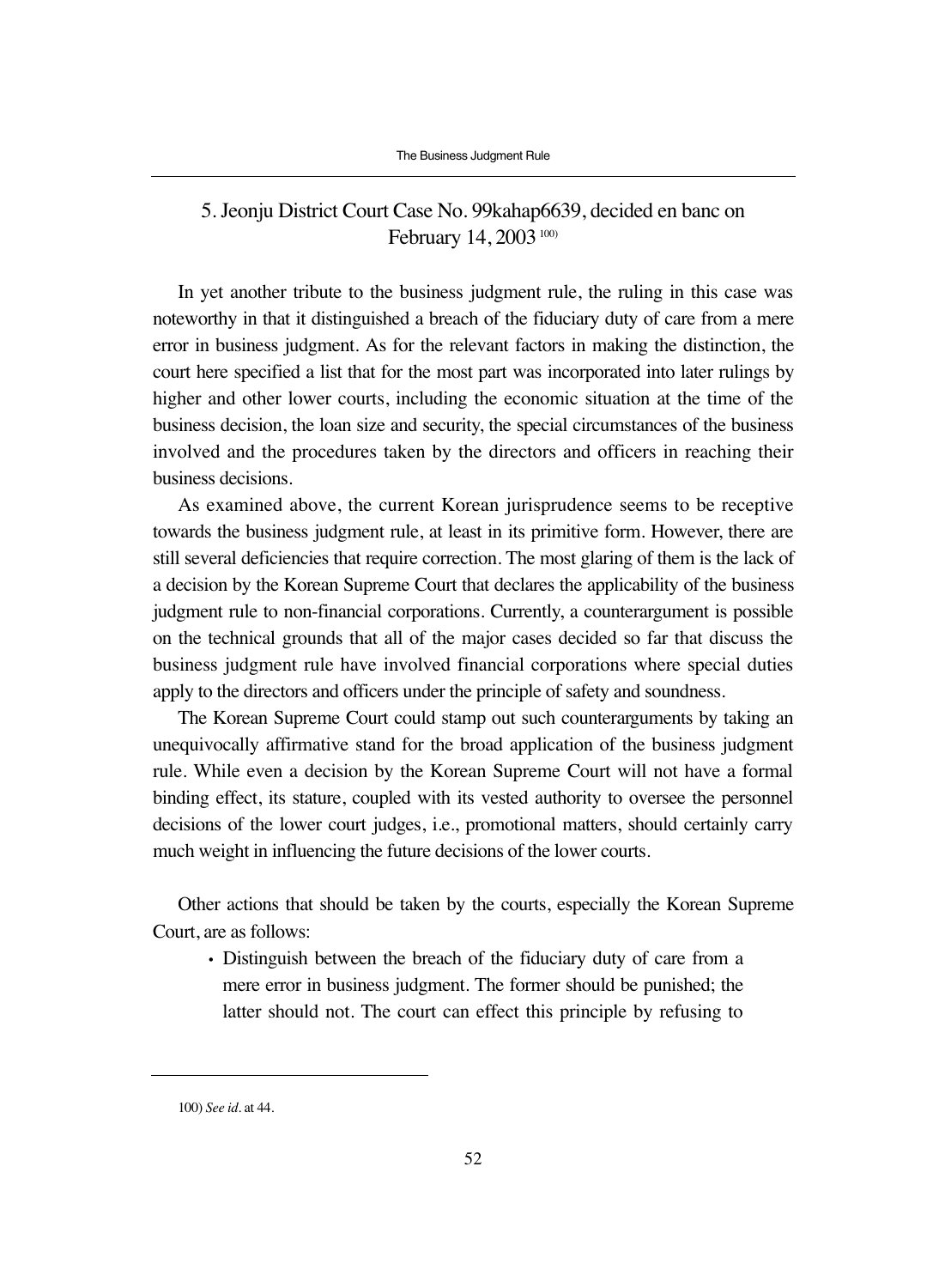evaluate the merit of a business judgment by the *post facto* consequence of such judgment.

- Add substantive muscle to the fiduciary duties of care and diligence. For instance, the Delaware courts treat reasonable informedness as a safe harbor in meeting the requirements of the duty of care. A similar approach should be taken by the Korean courts. If reasonable informedness is not the appropriate threshold for its lack of statutory foundation, the courts can use an alternative concept found in Article 382-2 of the Commercial Code, which is the director's authority to act within the discretion granted under the statute and the corporate charter. Thus, to the extent that the director does not abuse such discretion, the court should consider exempting him from liability for an alleged violation of fiduciary duties of care and diligence.
- Hold directors liable for breaches of the duties of care and diligence only upon finding of gross negligence. Article 401 of the Commercial Code already codifies such a threshold for third party claims. While Article 401 of the Commercial Code does not expressly state what type of negligence a director should be accountable for, it does not specify "ordinary" negligence and therefore the judge has room to judicially institute the concept of gross negligence.
- Hold fast to the default rules of evidence. Under the default rules of evidence, the plaintiff in a civil litigation has the burden of proof for purposes of both pleading and persuasion. No exception should be made in derivative litigations for reasons director's superior access to information. Such exception may have made sense in the days where the plaintiff shareholder was also burdened with a harsh standing requirement. However, with the ease of such restriction following the post-IMF crisis reforms, the threat of frivolous strike suits has become real. In light of this development, procedural equity demands the restoration of the default rules of evidence in derivative litigation.
- As a counterbalance, construe strictly any violation of the director's duty of loyalty to the corporation or any knowing violation of the law. Such approach strikes at the heart of the problems for Korean corporations, namely the misappropriation of corporate funds in the